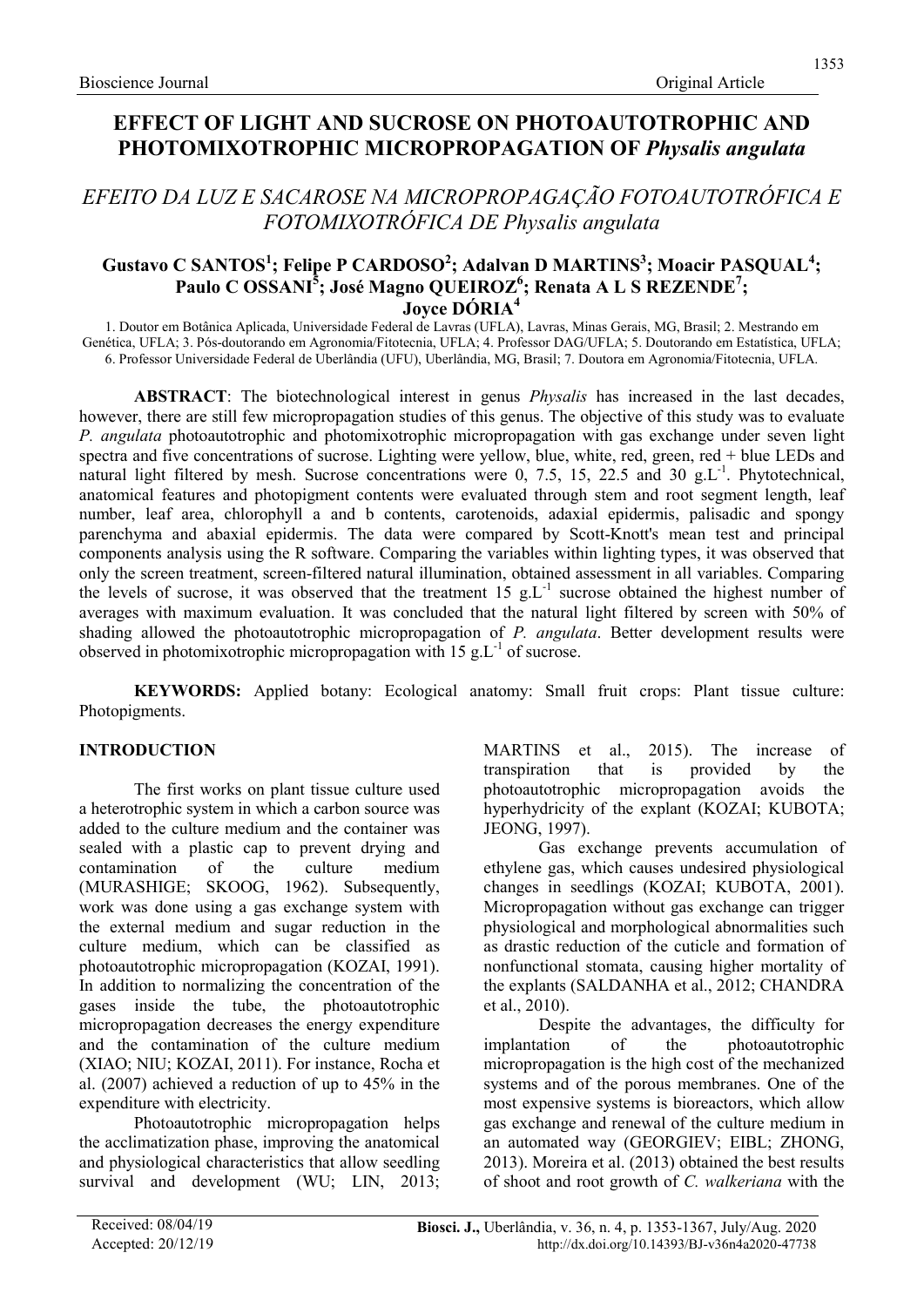use of bioreactors, compared to the traditional and natural ventilation systems. Silva et al. (2007) observed temporary immersion bioreactor systems, with seedlings immersed every 2 hours for 3 min, provided higher number, height and dry matter mass of pineapple sprouts, and the authors concluded that this was the best method for large-scale pineapple micropropagation. Commercial membranes such as MilliSeal®, which has been successfully used in orchid micropropagation (SILVA, 2013), are currently on the market. However, other researchers have successfully evaluated the use of low-cost, hand-crafted porous lids such as cotton swabs (SALDANHA et al., 2012).

Sucrose also interferes with micropropagation with gas exchange. It is called photoautotrophic micropropagation when there is a total absence of sucrose in the culture medium, however when sucrose is added there is photomixotrophic micropropagation (HOANG et al., 2017). According to Couto et al. (2014), the presence of sucrose in the culture medium may inhibit the photosynthetic assimilation of  $CO<sub>2</sub>$ . However, Fuentes et al. (2005) state that the presence of exogenous sucrose may increase plant survival and growth during the acclimatization phase. Hoang et al. (2017) compared the photoautotrophic and photomixotrophic micropropagation of Wasabia japonica and observed a better development of this species under photoautotrophic micropropagation. An explanation for these results would be that sucrose is a signal for various plant metabolic processes, for example, exogenous excess sucrose causes the same stress in the seedlings as the high intensity of light and cold (TOGNETTI, 2013; BADR; ANGERS; DESJARDINS, 2011).

Another challenge of photoautotrophic micropropagation would be to establish the best type of lighting. Plants need light to regulate their development, physiology and morphogenesis (HUCHÉ-THÉLIER et al., 2016). In growth rooms, lighting is provided only by fluorescent lamps or light emitting diodes (LEDs) (BIAN; YANG; LIU, 2014). Among these two options, LEDs have advantages such as high efficiency in the process of light generation, low heat production and availability at different well-defined wavelengths (YEH; CHUNG, 2009). The photoautotrophic micropropagation with the use of natural light is a technique little explored in plant tissue culture, which has great potential for drastic reduction of seedling production costs (ERIG, SCHUCH, 2005). Silva et al. (2012) observed the best in vitro growth from rooting in natural light under greenhouse

conditions and the same conditions provided higher leaf thickness and higher stomatal frequency compared to conventional micropropagation.

The genus Physalis (Solanaceae) is a taxonomic group easily recognized due to the peculiar morphology of the fruiting, which is characterized by the presence of an additive and inflated fruiting chalice, which expands completely enveloping the fruit (SOARES et al., 2009). The plants of this genus are widely used in the world cuisine, in the form of bittersweet salads, jellies, pies, cakes, juices, seasonings and sauces (PUENTE et al., 2011). However, there are other applications besides food. A number of studies have been carried out at the biotechnological level with the culture of Physalis (BERGIER et al., 2012), including micropropagation (KHAN, BAKHT, 2015).

Considering the excellent results observed for other species, Physalis photoautotrophic micropropagation can be an alternative to save electricity, avoid physiological abnormalities and improve acclimatization. In relation to the best type of lighting in Physalis, in a work done ex vitro it was observed that colored shade nets are more efficient with 50% shading and the best wavelength varies with the species (SILVA et al., 2016). With the objective of improving the micropropagation of Physalis angulata, the effects of photoautotrophic and photomixotrophic micropropagation were compared using cotton pad as a ventilated cover, under six LED qualities and natural light filtered by shade net black with 50% shading.

# MATERIAL AND METHODS

### Initial establishment of propagules

Seeds of Physalis angulata underwent asepsis in 70% alcohol solutions for 10 min, 50% sodium hypochlorite for 20 min and triple wash in autoclaved distilled water. The seeds were germinated in vitro, in test tubes containing MS medium (MURASHIGE; SKOOG, 1962) supplemented with 30 g L<sup>-1</sup> sucrose, 5.5 g L<sup>-1</sup> agar and pH adjusted to 5.7 ( $\pm$  0,1). The tubes were sealed with plastic film and taken to room growth with photoperiod of 16 h of light, average temperature  $25 \pm 2$  ° C and 35 µmol. m<sup>-2</sup>. s<sup>-1</sup> of irradiance supplied by white fluorescent lamps. Every 30 days, the seedlings were harvested until the third subculture.

### Experimental procedures

Nodal segments (1-cm long and containing a yarn) were inoculated into test tubes containing MS medium (MURASHIGE; SKOOG, 1962)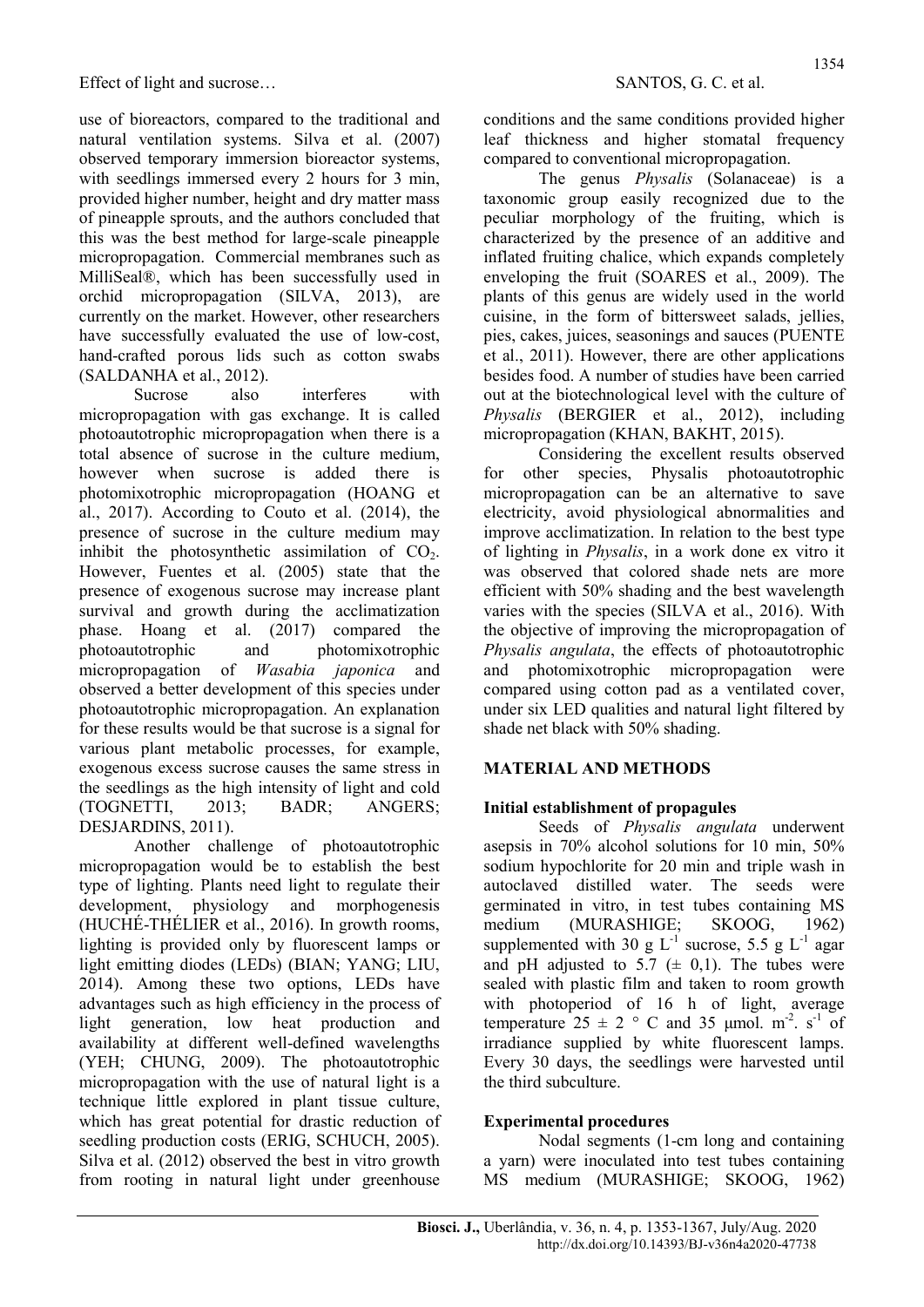supplemented with five different concentrations of sucrose  $(0; 7.5; 15; 22.5; 30 \text{ g. L}^{-1})$ . A classic cotton stopper, such as those used to cover aerobic bacterial cultures in tubes, was manufactured by standardizing the cotton mass used at 15 g per stopper. The lighting treatments consisted of screen (natural light filtered by Polysack's Cromatinet® black photoconverter mesh with 50% shading), and six different tubular LED lamps, TEC-LAMP® (TECNAL®) model, at the following wavelengths: blue (450 nm e 77 µmol. m<sup>-2</sup>. s<sup>-1</sup>), red (660 nm e 75 umol. m<sup>-2</sup>. s<sup>-1</sup>), blue + red (660 nm + 450 nm e 76 umol.  $m<sup>2</sup>$ . s<sup>-1</sup>), white (Cool White 7.000k e 75  $\mu$ mol. m<sup>-2</sup>. s<sup>-1</sup>), green (525 nm e 74  $\mu$ mol. m<sup>-2</sup>. s<sup>-1</sup>) e yellow (590 nm e 74 µmol. m<sup>-2</sup>. s<sup>-1</sup>).

After 30 days of in vitro culture the following analises where performed:

Gas exchanges: The percent concentrations of  $O_2$  and  $CO_2$  inside the tubes were measured with the use of PBI Dansensor respirometer. The calibration was performed with air outside the tube, being  $21.1\%$  O<sub>2</sub> and  $0.1\%$  CO<sub>2</sub>. The apparatus has a needle that has been inserted into each tube by drilling the cotton cap.

- Phytotechnical characteristics: The length of nodal segments, stem and root was measured. The total leaf area was also evaluated using a desktop scanner and ImageJ software version 1.49p.

- Content of photosynthetic pigments: The chlorophyll content test was based on a methodology without leaf maceration according to the methodology of Macedo, Araújo and Castro (2013). Leaf discs of 0.2 g were deposited in capped test tubes containing 10 mL of 80% (v  $/ v$ ) acetone. The tubes containing the leaf discs were stored for 24 h at  $5 \circ C$  in the dark. After the incubation described above, a colorimetric analysis was performed in a spectrophotometer. Absorbance reading at wavelengths 645, 652, 663 and 470 nm was performed. The chlorophyll a, chlorophyll b, total chlorophyll and total carotenoid contents were calculated as follows: chlorophyll a =  $[(12.7 * A663$  $- 2.69 * A645$ ) V] / 1000W; chlorophyll b =  $[(22.9 *$ A 645 - 4.68 \* A 663) V] / 1000W; total chlorophyll  $=$  [A652 \* 1000 \* V / 1000W] / 34.5; total carotenoids =  $[(1000 * A 470-3.27 * chl b) / 229] /$  $(1000 * W)$ . Where: A = absorbance at the indicated wavelength;  $V = \text{final}$  volume of the chlorophyll acetone extract;  $W =$  fresh matter in grams of the plant material used. With these results the ratio between chlorophylls a and b was also calculated. The results were expressed as milligram of pigment per gram of fresh leaf tissue weight (mg g<sup>-1</sup>).

- Leaf anatomy: Rectangular fragments of the middle region of the second leaf were placed in F.A.A.70% (JOHANSEN, 1940) for a period of 72 h at 10 ° C. Then the fragments were submitted to dehydration in ethanolic series of concentrations of 70%, 80%, 90% and 100% for 2h each at 10 ° C. The first step of resin infiltration in the samples was performed with a 1: 1 solution of 100% ethanol and liquid methacrylate resin per 24 hours. The second stage of the infiltration was performed with pure and activated resin for 72 h at  $10^{\circ}$  C and the preparation of blocks containing the material with the use of activated resin solution and hardener in an oven at 37 ° C until solidified. Cross sections of 10 μm thickness were performed with semi-automatic microtome. Samples were stained with 0.05% toluidine blue in acetate buffer pH 4.7 for 10 min. The histological sections were photographed with a Canon A630 digital camera coupled to the Olympus model BX 60 microscope. ImageJ software was used to measure adaxial epidermis, palisade parenchyma, spongy parenchyma, abaxial epidermis and leaf thickness. Three measurements were performed per repetition.

#### 2.3 Statistical procedures

The experiment was installed in a completely randomized design and factorial scheme 7 x 5, being 7 lighting treatments and 5 sucrose concentrations. The results of the Scott-Knott test were obtained through the development of scripts in the R (CORE TEAM 2017) software for public use through the package for public use through the ExpDes.pt package version 1.1.2 (FERREIRA et al., 2013). For the analysis of main components, the results were obtained through the development of scripts in the software R (CORE TEAM, 2017) for public use through the package MVar.pt version 1.9.8 (OSSANI; CIRILLO, 2017).

#### RESULTS

Contamination was not observed in any of the treatments.

By ANOVA (Table 1), Lighting and Sucrose interaction was significant for all variables except  $CO<sub>2</sub>$ . In addition, all variables, except  $CO<sub>2</sub>$ , were affected by isolated sources of variation, Lighting and Sucrose (Table 1).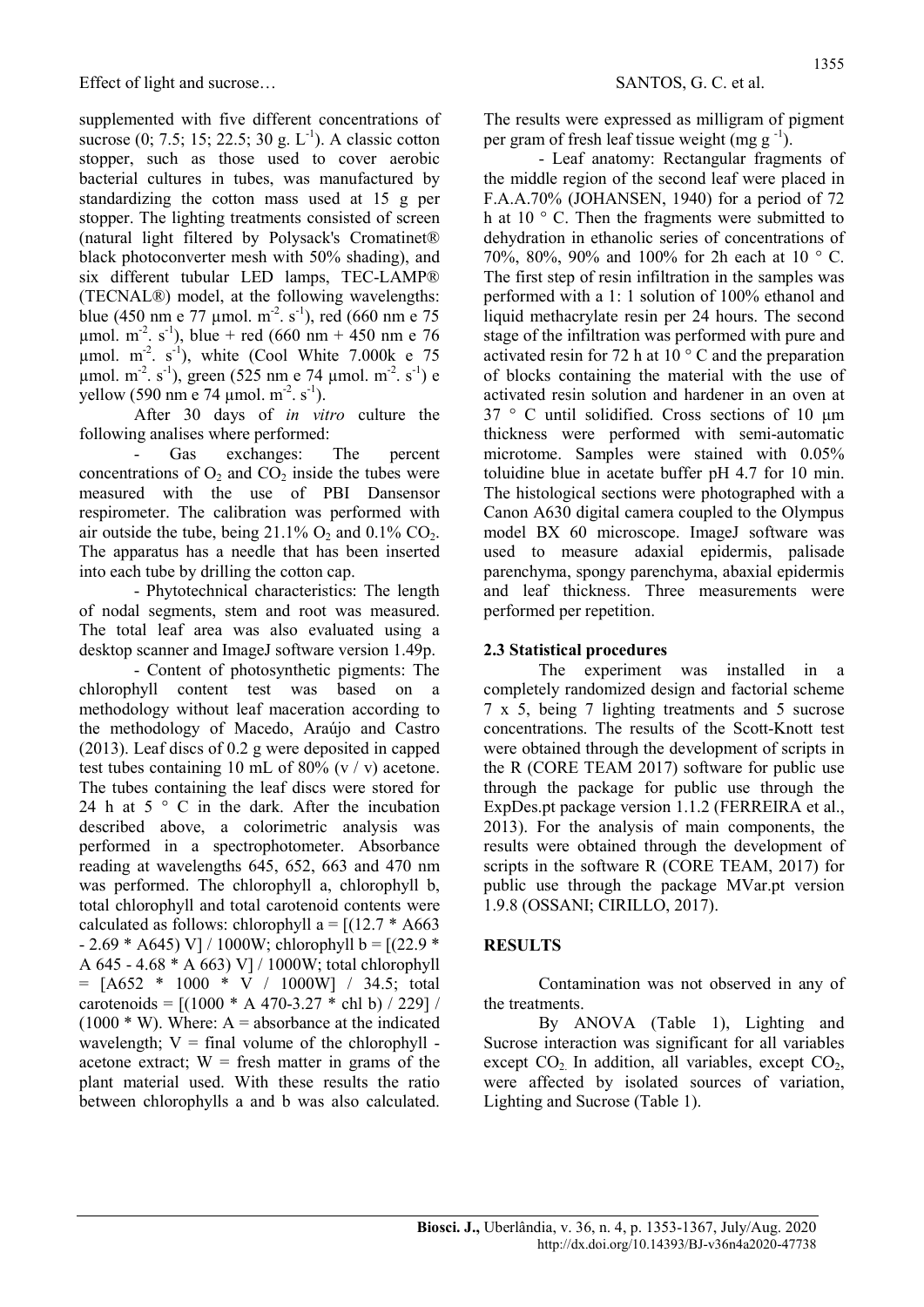| <b>Table 1.</b> ANOVA summary in micropropagated <i>P. angulata</i> with gas exchange, treated in factorial scheme 7 |                                                            |  |  |
|----------------------------------------------------------------------------------------------------------------------|------------------------------------------------------------|--|--|
|                                                                                                                      | (types of illumination) $x$ 5 (concentrations of sucrose). |  |  |

|          |                           |          | Mean Squares and Significances |                          |                                |                          |         |                          |             |                          |        |        |
|----------|---------------------------|----------|--------------------------------|--------------------------|--------------------------------|--------------------------|---------|--------------------------|-------------|--------------------------|--------|--------|
| S.V.     |                           | D.<br>F. |                                |                          |                                |                          | Segment |                          | <b>Stem</b> |                          | Root   |        |
|          |                           |          | $O_2(\%)$                      |                          | $CO2(\%)$                      |                          | (cm)    |                          | (cm)        |                          | (cm)   |        |
|          |                           |          |                                | *                        |                                | $\mathbf n$              |         | $\ast$                   |             | $\ast$                   |        | $\ast$ |
| Lighting |                           | 6        | 0,0626                         | $\ast$                   | 0,0010                         | $S_{-}$                  | 5,69    | *                        | 88,80       | $\ast$                   | 55,58  | $\ast$ |
|          |                           |          |                                | *                        |                                | $\mathbf n$              |         | $\ast$                   |             | $\ast$                   |        | $\ast$ |
| Sucrose  |                           | 4        | 0,2139                         | $\ast$                   | 0,0027                         | S.                       | 46,56   | *                        | 1.210,71    | *                        | 324,58 | $\ast$ |
| Lighting | $\boldsymbol{\mathrm{X}}$ |          |                                | *                        |                                | $\mathbf n$              |         | *                        |             | $\ast$                   |        | $\ast$ |
| Sucrose  |                           | 24       | 0,0118                         | $\ast$                   | 0,0008                         | S                        | 1,92    | $\ast$                   | 29,85       | $\ast$                   | 41,33  | $\ast$ |
| Erro     |                           | 70       | 0,0057                         | $\overline{\phantom{0}}$ | 0,0013                         | $\overline{\phantom{a}}$ | 0,04    | $\overline{\phantom{0}}$ | 1,97        | $\overline{\phantom{0}}$ | 0,30   | -      |
| C.V. (%) |                           | Ξ.       | 0,36                           |                          | 36,17                          |                          | 6,65    |                          | 10,15       |                          | 6,68   |        |
|          |                           |          |                                |                          | Mean Squares and Significances |                          |         |                          |             |                          |        |        |

| S.V.       | D.<br>F. | Leaf<br>Number |                          | Leaf<br>$\text{(mm}^2)$ | Area |            | Chlorophyll<br>a (mg/g) |        | Chlorophyll<br>b (mg/g) |                          | Total<br>Chlorophyll<br>(mg/g) |        |
|------------|----------|----------------|--------------------------|-------------------------|------|------------|-------------------------|--------|-------------------------|--------------------------|--------------------------------|--------|
|            |          |                | $\ast$                   |                         |      | *          |                         | $\ast$ |                         | $\ast$                   |                                | $\ast$ |
| Lighting   | 6        | 17,33          | ∗                        | $7,90E+13$              |      | $\ast$     | 2,58                    | *      | 0,8185                  | $\ast$                   | 6,20                           | $\ast$ |
|            |          |                | $\ast$                   |                         |      | $\ast$     |                         | $\ast$ |                         | $\ast$                   |                                | $\ast$ |
| Sucrose    | 4        | 133,21         | $\ast$                   | $5,42E+14$              |      | $\ast$     | 1,68                    | $\ast$ | 0,7881                  | $\ast$                   | 4,61                           | $\ast$ |
| Lighting X |          |                | $\ast$                   |                         |      | $\ast$     |                         | $\ast$ |                         | $\ast$                   |                                | $\ast$ |
| Sucrose    |          | 24 4,04        | *                        | $1,74E+13$              |      |            | $* 0,46$                | $\ast$ | 0,1053                  | $\ast$                   | 0,97                           | $\ast$ |
| Erro       | 70       | 0,59           | $\overline{\phantom{a}}$ | $7,79E+12$              |      | $\sim$ $-$ | 0,03                    |        | $-0,0099$               | $\overline{\phantom{a}}$ | 0,06                           |        |
| C.V. (%)   |          | 15,08          |                          | 28,33                   |      |            | 32,94                   |        | 23,42                   |                          | 26,91                          |        |

|            |  |    |          | Mean Squares and Significances |             |                          |                   |        |           |        |           |        |  |
|------------|--|----|----------|--------------------------------|-------------|--------------------------|-------------------|--------|-----------|--------|-----------|--------|--|
| S.V.       |  | D. |          |                                | Total       |                          |                   |        |           |        |           |        |  |
|            |  | F. | Chloroph |                                | Carotenoids |                          |                   |        | Palisade  |        | Spongy    |        |  |
|            |  |    | yll a/b  |                                | (mg/g)      |                          | Adaxial $(\mu m)$ |        | $(\mu m)$ |        | $(\mu m)$ |        |  |
|            |  |    |          | *                              |             | $\ast$                   |                   | $\ast$ |           | $\ast$ |           | $\ast$ |  |
| Lighting   |  | 6  | 1,65     | $\ast$                         | 0,0061      | $\ast$                   | 234,12            | $\ast$ | 990,40    | $\ast$ | 1.548,90  | $\ast$ |  |
|            |  |    |          | *                              |             | $\ast$                   |                   | *      |           | *      |           | $\ast$ |  |
| Sucrose    |  | 4  | 3,25     | $\ast$                         | 0,0075      | $\ast$                   | 1.040,06          | *      | 4.003,80  | $\ast$ | 11.698,00 | $\ast$ |  |
| Lighting X |  |    |          | *                              |             | $\ast$                   |                   | *      |           | $\ast$ |           | $\ast$ |  |
| Sucrose    |  |    | 24 0,31  | $\ast$                         | 0,0011      | $\ast$                   | 115,78            | ∗      | 311,40    | *      | 1.124,70  | $\ast$ |  |
| Erro       |  | 70 | 0,02     | $\overline{\phantom{a}}$       | 0,0001      | $\overline{\phantom{a}}$ | 3,02              | $\sim$ | 8,40      |        | $-23,40$  |        |  |
| C.V. (%)   |  | Ξ. | 16,37    |                                | 27,7100     |                          | 10,56             |        | 8,97      |        | 8,88      |        |  |

|                                       |    | Mean Squares and Significances |        |                |        |  |  |  |
|---------------------------------------|----|--------------------------------|--------|----------------|--------|--|--|--|
| S.V.                                  | D. | Abaxial                        |        | Leaf Thickness |        |  |  |  |
|                                       | F. | $(\mu m)$                      |        | $(\mu m)$      |        |  |  |  |
|                                       |    |                                | $\ast$ |                | $\ast$ |  |  |  |
| Lighting                              |    | 54,84                          | *      | 4.470,00       | $\ast$ |  |  |  |
|                                       |    |                                | *      |                | *      |  |  |  |
| Sucrose                               | 4  | 930,55                         | *      | 45.816,00      | $\ast$ |  |  |  |
| Lighting<br>$\boldsymbol{\mathrm{X}}$ |    |                                | *      |                | $\ast$ |  |  |  |
| Sucrose                               | 24 | 54,50                          | *      | 3.857,00       | *      |  |  |  |
| Erro                                  | 70 | 5,02                           |        | 21,00          |        |  |  |  |
| C.V. (%)                              |    | 15,49                          |        | 4,23           |        |  |  |  |

Means followed by equal letters in the column do not differ significantly from each other by the Scott-Knott test at the 5% level. UFLA, Lavras, MG, Brazil, 2017.

S.V. = source of variation, D. F. = degrees of freedom, C.V. = coefficient of variation, ns = não significativo, \* significativo a 5% de probabilidade, \*\* significativo a 1% de probabilidade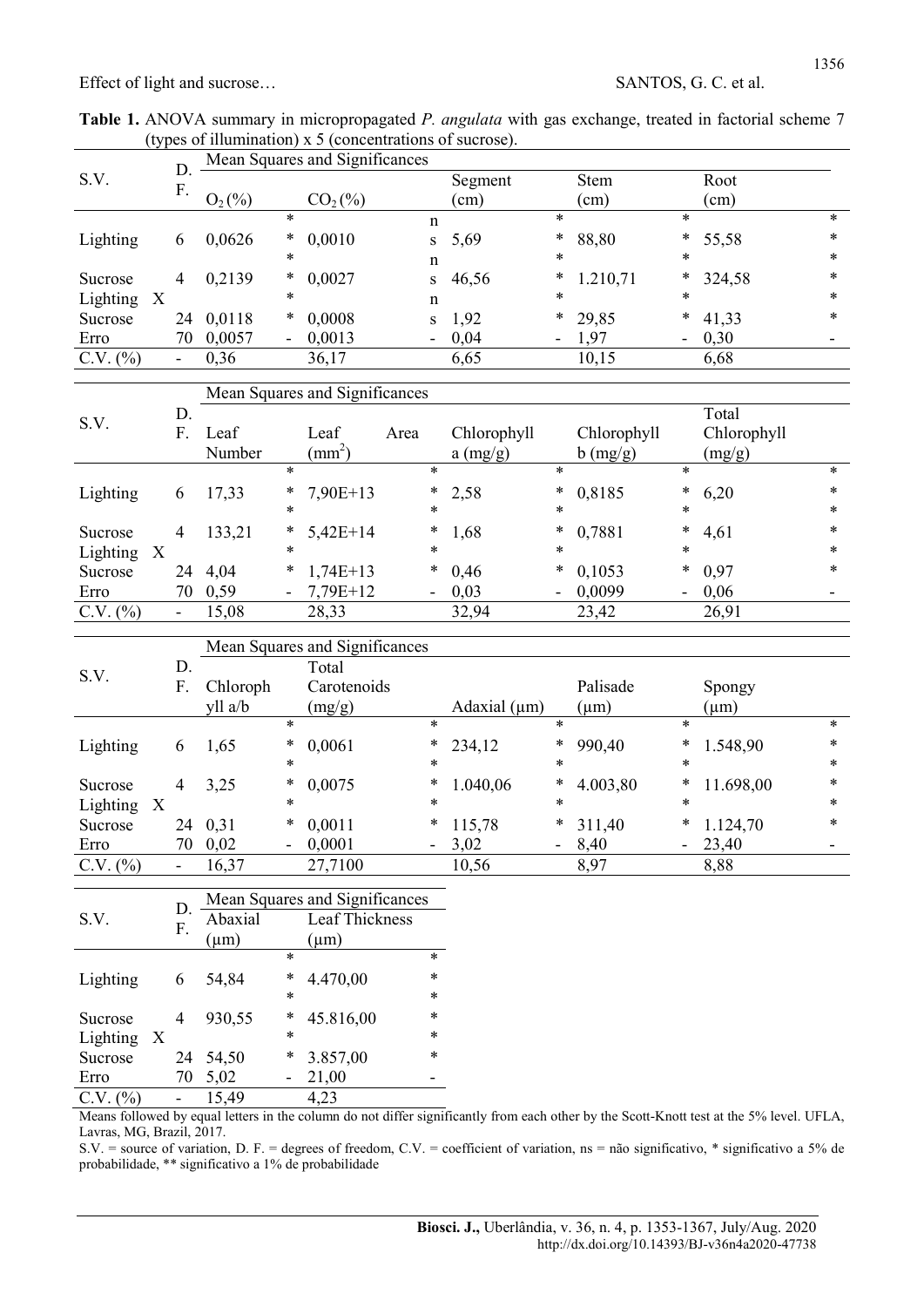By the hierarchical clustering algorithm, ScottKnott, comparing the variables within Sucrose Content (Table 2), there was gas exchange with the external environment,  $21.1\%$  O<sub>2</sub> and  $0.1\%$  CO<sub>2</sub>, in all treatments. Focusing on the phytotechnical characteristics of Table 2: the largest segment growth was observed in the treatment 30 Sucrose; the highest steam growth was observed from treatments Sucrose 15 to 30; there was no difference in root growth; the treatment with 0 Sucrose presented the smallest number of leaves; and the largest leaf area was observed from the treatments Sucrose 15 to 30. Focusing on the content of photosynthetic pigments of Table 2 (Chlorophyll a, Chlorophyll b, Total Chlorophyll, Chlorophyll a/b and Total Carotenoids), all variables were higher in treatment 15 Sucrose. Focusing on leaf anatomy analysis: the largest adaxial epidermis thickness was observed in the treatment 0; the smallest palisadic and spongy parenchyma were observed in Sucrose 30; the smallest abaxial epidermis was observed in Sucrose 15; and the largest Leaf Thickness was observed in 0 Sucrose.

Table 2. Scott-Knott's test for the means of the analyzed variables in micropropagated P. angulata with gas exchange, treated in factorial scheme 7 (types of illumination) x 5 (concentrations of sucrose).

| Sucrose                 |                      |                                       | Segment                    | Stem                  | Root              |             |
|-------------------------|----------------------|---------------------------------------|----------------------------|-----------------------|-------------------|-------------|
|                         | $O_2(\%)$            | $CO2(\%)$                             | (cm)                       | (cm)                  | (cm)              |             |
| $rac{u}{g}$ $rac{g}{0}$ | 21,10 b              | 0,10a                                 | 1,50d                      | 5,53 b                | 9,47 a            |             |
| 7,5                     | 21,10 b              | 0,10a                                 | 2,60c                      | 9,70 b                | 8,53a             |             |
| 15                      | 21,17b               | 0,10a                                 | 4,20 b                     | 20,50a                | 9,67 a            |             |
| 22,5                    | 21,40a               | 0,07a                                 | 3,97 b                     | 21,30a                | 10,10a            |             |
| 30                      | 21,40a               | 0,10a                                 | 5,47 a                     | 20,43a                | 10,50a            |             |
| CV(%)                   | 0,49                 | 55,33                                 | 5,30                       | 22,07                 | 6,93              |             |
| Sucrose                 |                      | Leaf Number Leaf Area $\text{(mm}^2)$ | Chlorophyll<br>a<br>(mg/g) | Chlorophyll<br>(mg/g) | b Total<br>(mg/g) | Chlorophyll |
| $\mathbf{0}$            | 4,67 b               | 76.618,67b                            | 1,22 b                     | $0,88$ b              | 2,10 b            |             |
| 7,5                     | 6,00a                | 94.491,67 b                           | 1,12 b                     | 0,80 b                | 1,92 b            |             |
| 15                      | $6,67$ a             | 144.971,67 a                          | 2,91a                      | 1,58a                 | 4,48 a            |             |
| 22,5                    | 6,33a                | 160.128,00 a                          | 0,79 b                     | 0,62 b                | $1,41$ b          |             |
| 30                      | $6,67$ a             | 142.396,67 a                          | 0,93 b                     | 0,69 b                | 1,62 b            |             |
| CV(%)                   | 13,46                | 21,55                                 | 19,88                      | 20,69                 | 18,81             |             |
|                         |                      |                                       |                            |                       |                   |             |
| Sucrose                 | Chlorophyll          | Carotenoids Adaxial<br>Total          |                            | Palisade $(\mu m)$    | Spongy            |             |
|                         | a/b                  | (mg/g)                                | $(\mu m)$                  |                       | $(\mu m)$         |             |
| $\mathbf{0}$            | 1,36 b               | 0,07 b                                | 28,86 a                    | 57,64 a               | 57,64 a           |             |
| 7,5                     | 1,42 b               | 0,07 b                                | 18,27c                     | 52,91 a               | 52,91 a           |             |
| 15                      | 1,85a                | 0,16a                                 | 13,07 d                    | 50,29a                | 50,29 a           |             |
| 22,5                    | 1,31 b               | 0,05 b                                | 22,74 b                    | 47,09 a               | 47,09 a           |             |
| 30                      | 1,37b                | 0,06 b                                | 26,87a                     | 34,84 b               | 34,84b            |             |
| CV(%)                   | 15,93                | 24,88                                 | 5,32                       | 7,73                  | 9,29              |             |
| Sucrose                 | Abaxial<br>$(\mu m)$ | Leaf Thickness $(\mu m)$              |                            |                       |                   |             |
| $\mathbf{0}$            | 18,10a               | 185,51 a                              |                            |                       |                   |             |
| 7,5                     | 17,83 a              | 155,36 b                              |                            |                       |                   |             |
| 15                      | 11,89 b              | 134,08 c                              |                            |                       |                   |             |
|                         |                      |                                       |                            |                       |                   |             |

30 20,91 a 108,02 d  $CV(%)$  11,90 11,90

22,5 19,61 a 149,74 b

Means followed by equal letters in the column do not differ significantly from each other by the Scott-Knott test at the 5% level. UFLA, Lavras, MG, Brazil, 2017.

In Figure 1, the photograph of the seedlings shows that all treatments have developed except treatments 0 Sucrose in combination with artificial lighting treatments, LEDs. That is, in the treatment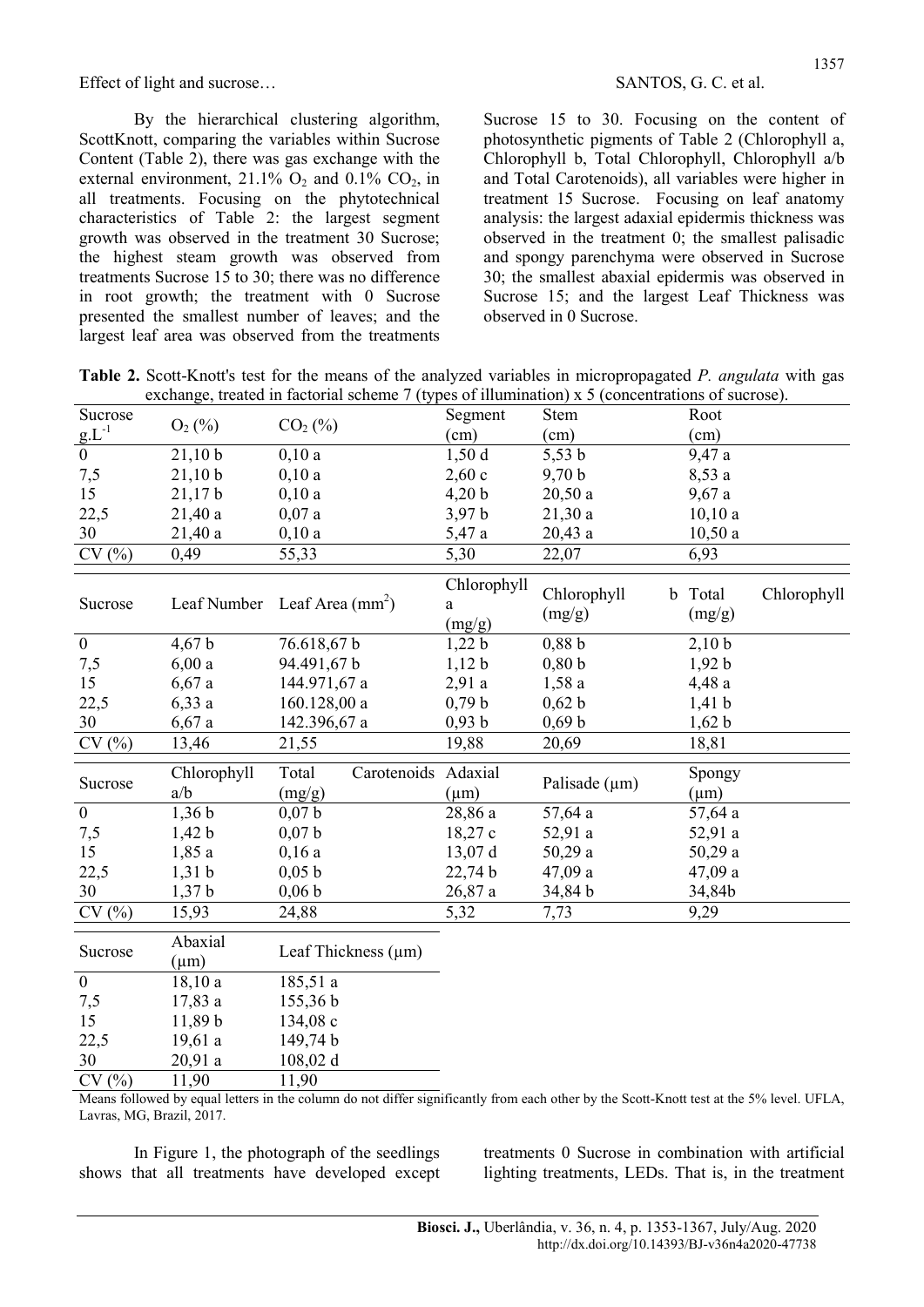0 sucrose, only the natural light of the greenhouse (GH) allowed to obtain samples. The Lighting treatments YEL and BLU showed lower development in all Sucrose combinations (Figure 1). The treatment GRE showed lower development in combination 15 and 22,5 Sucrose (Figure 1).



Figure 1. P. angulata seedlings micropropagated with gas exchange and treated in factorial scheme 7 (types of illumination) x 5 (sugar concentrations).

Caption: sac = sucrose;  $SCR$  = mesh filtered natural light with 50% shading; YEL = Yellow LED; BLUE = Blue LED; RED = Red LED; BLUE + RED = 30% Blue LED + 70% Red; GRE = Green LED; WHI = White LED. UFLA, Lavras, MG, Brazil, 2017.

By the ScottKnott (Table 3), comparing the variables within Lighting Variation (Table 3), there was gas exchange through the caps,  $O_2$  and  $CO_2$ . Focusing on the phytotechnical characteristics of Table 3: the largest segments were observed in the treatments Red and Screen; treatments did not affect stem growth; the biggest rooting occurred in the treatments Green, Red, Screen and White; the largest number of leaves and leaf área occurred in treatments Blue, Blue + Red, Screen and White. Focusing on the content of photosynthetic pigments of Table 3: the highest contents of Chlorophyll a, b, Total Chlorophyll, ratio Chlorophyll a/b and Total Carotenoids were obtained in combination with natural light in Screen. Focusing on leaf anatomy analysis: the greatest development of adaxial epidermis was observed in Screen and Yellow; the largest development of the palisadic and spongy parenchyma was observed in Screen; and no significant difference was observed in the Abaxial epidermis and Leaf Thickness.

From the photographs of the anatomical sections of leaves (Figure 2), the material presented good conservation condition. The cell walls, although very thin, remained intact. The thickness of the cuts allowed the individualization of the tissues without overlapping cells. The trichomes appeared sparingly, thinner and more delicate than the rest of the material. As expected, no bacterial and fungal contamination was observed. A little artifact of staining technique was observed, but did not disturb the accurate measurements. The treatments with blue LED and natural light (Screen) presented a bigger and better developed palisade parenchyma (Figure 2).

By Principal Component Analysis (Table 4), specifically Component 1, Leaf Number, ratio Chlorophyll a/b, Palisade, Spongy, Abaxial and Leaf Thickness were strongly correlated ( $\geq 0,800$ ). For the first component, the variables Segment, Stem, Root, Leaf Area, Chlorophyll b, Total Chlorophyll, Total Carotenoids and Adaxial showed moderate correlation. The Second Component showed no relevant correlation among the variables analyzed in this experiment.

Table 3. Test of means of analyzed variables in P. angulata micropropagated with gas exchange, treated with five different concentrations of sucrose, focusing only on the Lighting variation.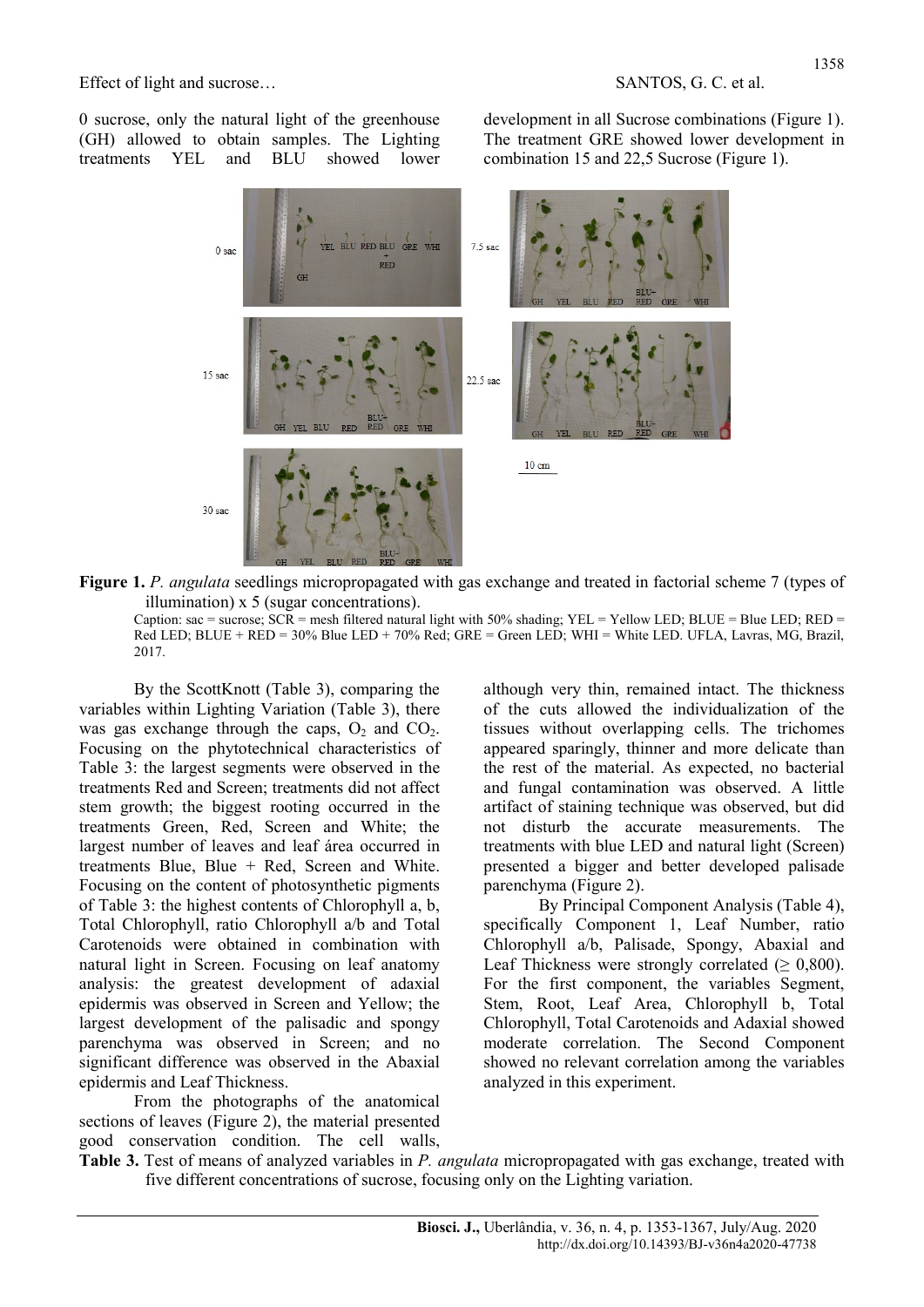| Lighting              | $O_2(%)$             | $CO2(\%)$                |                     | Segment (cm)          | Stem (cm)                              | Root (cm)        |             |
|-----------------------|----------------------|--------------------------|---------------------|-----------------------|----------------------------------------|------------------|-------------|
| Blue                  | 21,09 b              | 0,09a                    |                     | 2,16 b                | 11,04 a                                | 6,18 b           |             |
| Blue<br>$^{+}$<br>Red | 21,09 b              | 0,11a                    |                     | 2,65 b                | 13,52 a                                | 7,33 b           |             |
| Green                 | 21,17a               | 0,10a                    |                     | 2,97 b                | 15,21a                                 | $8,\!62$ a       |             |
| Red                   | 21,12 b              | 0,11a                    |                     | 3,78a                 | 17,73a                                 | 9,96 a           |             |
| Screen                | 21,23a               | 0,09a                    |                     | 3,55a                 | 15,49 a                                | 9,65a            |             |
| White                 | 21,13 b              | 0,11a                    |                     | 2,73 b                | 11,95 a                                | 10,12a           |             |
| Yellow                | 21,03 b              | 0,09a                    |                     | 2,23 b                | 11,78a                                 | $5,31$ b         |             |
| CV(%)                 | 0,59                 | 35,24                    |                     | 53,99                 | 55,17                                  | 59,45            |             |
| Lighting              | Leaf Number          | Leaf Area $(mm2)$        |                     | Chlorophyll<br>(mg/g) | Chlorophyll<br>$\rm{a}$<br>b<br>(mg/g) | Total<br>(mg/g)  | Chlorophyll |
| Blue                  | 5,47 a               | 106.006,93 a             |                     | 0,43 b                | 0,30 b                                 | 0,73 b           |             |
| Blue<br>$^+$<br>Red   | 6,20a                | 117.143,47 a             |                     | 0,42 b                | $0,37$ <sub>b</sub>                    | 0,79 b           |             |
| Green                 | 3,93 b               | 82.393,47 b              |                     | 0,33 b                | 0,40 b                                 | 0,73 b           |             |
| Red                   | $4,73$ b             | 92.489,13 b              |                     | 0,14 b                | 0,21 b                                 | 0,35 b           |             |
| Screen                | 6,07a                | 123.721,33 a             |                     | 1,39a                 | 0,91a                                  | 2,31a            |             |
| White                 | 5,80 a               | 110.413,27 a             |                     | 0,45 b                | 0,49 b                                 | 0,94 b           |             |
| Yellow                | 3,47 b               | 57.460,20 b              |                     | 0,25 b                | 0,29 b                                 | 0,54 b           |             |
| CV(%)                 | 51,36                | 57,28                    |                     | 91,78                 | 60,01                                  | 75,12            |             |
|                       |                      |                          |                     |                       |                                        |                  |             |
| Lighting              | Chlorophyll          | Total                    | Carotenoids Adaxial |                       | Palisade                               | Spongy $(\mu m)$ |             |
|                       | a/b                  | (mg/g)                   |                     | $(\mu m)$             | $(\mu m)$                              |                  |             |
| Blue                  | 1,07 b               | $0,03$ b                 |                     | 13,91 b               | 30,81 b                                | 51,66 b          |             |
| Blue<br>$^+$<br>Red   | 0,83c                | $0,03$ b                 |                     | 14,17 b               | 35,08 b                                | 53,48 b          |             |
| Green                 | 0,63c                | $0,03$ b                 |                     | 16,65 b               | 30,15 b                                | 48,37 b          |             |
| Red                   | 0,52c                | 0,02 b                   |                     | 13,72 b               | 29,15 b                                | 54,91 b          |             |
| Screen                | 1,46a                | 0,08a                    |                     | 21,96 a               | 48,55 a                                | 75,61 a          |             |
| White                 | 0,63c                | 0,03 b                   |                     | 12,79 b               | 30,77 b                                | 43,24 b          |             |
| Yellow                | 0,66c                | 0,02 b                   |                     | 21,99 a               | 22,04 b                                | 53,98 b          |             |
| CV(%)                 | 56,90                | 71,10                    |                     | 51,91                 | 48,43                                  | 50,94            |             |
| Lighting              | Abaxial<br>$(\mu m)$ | Leaf Thickness $(\mu m)$ |                     |                       |                                        |                  |             |
| Blue                  | 14,95 a              | 108,47 a                 |                     |                       |                                        |                  |             |
| Blue<br>$^+$<br>Red   | 13,00a               | 110,17a                  |                     |                       |                                        |                  |             |
| Green                 | 14,25 a              | 100,66a                  |                     |                       |                                        |                  |             |

Red 13,97 a 102,57 a Screen 17,67 a 146,54 a White 11,73 a 93,18 a Yellow 15,70 a 104,84 a  $CV(%)$  51,23 48,59

Averages followed by equal letters in the column do not differ significantly from each other by the Scott-Knott test at the 5% level. UFLA, Lavras, MG, Brazil, 2017.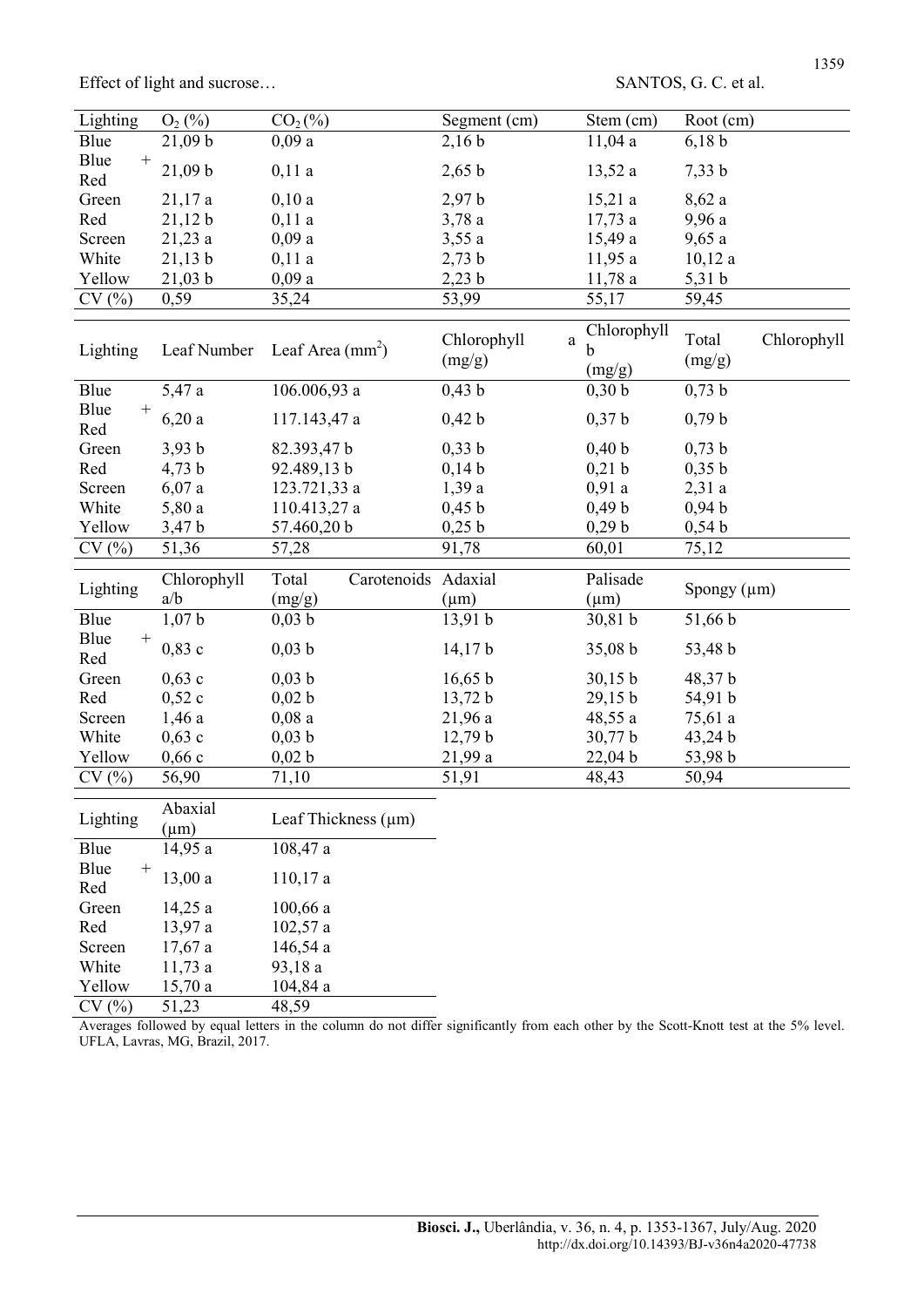

 $100 \mu m$ 

Figure 2. Cross sections of P. angulata leaves, micropopayments under gas exchange, and treated in factorial scheme 7 (Lighting) x 5 (Sucrose).

Subtitle: sac = sucrose;  $SCR$  = Mesh filtered natural light with 50% shading; YEL = yellow LED; BLUE = blue LED; RED = red LED; BLUE + RED = 30% Blue LED + 70% Red; GRE = green LED; WHI = white LED. UFLA, Lavras, MG, Brazil, 2017.

Table 4. Correlation of the main components with the original variables for the means of the analyzed variables in micropropagated P. angulata with gas exchange, treated in factorial scheme 7 (types of illumination) x 5 (concentrations of sucrose).

| Com<br>p. | $O_2(\%)$             | $CO2(\%)$                       | Segment (cm)                | <b>Stem</b><br>(cm)                         | Root<br>(cm)                   | Leaf Number                 |
|-----------|-----------------------|---------------------------------|-----------------------------|---------------------------------------------|--------------------------------|-----------------------------|
|           | 0,550                 | $-0,227$                        | 0,786                       | 0,774                                       | 0,706                          | 0,835                       |
| 2         | $-0,315$              | 0,181                           | $-0,382$                    | $-0,435$                                    | $-0,313$                       | $-0,262$                    |
| Com<br>p. | Leaf<br>$\text{(mm)}$ | Area Chlorophyll<br>a<br>(mg/g) | Chlorophyll<br>b.<br>(mg/g) | Total Chlorophyll Chlorophyll a/b<br>(mg/g) | (mg/g)                         | Total Carotenoids<br>(mg/g) |
|           | 0,761                 | 0,660                           | 0,792                       | 0,720                                       | 0,839                          | 0,760                       |
| 2         | $-0,289$              | 0,731                           | 0,532                       | 0,670                                       | 0,352                          | 0,622                       |
| Com<br>p. | Adaxial<br>$(\mu m)$  | Palisade $(\mu m)$              | Spongy $(\mu m)$            | Abaxial<br>$(\mu m)$                        | Thickness<br>Leaf<br>$(\mu m)$ |                             |
|           | 0,773                 | 0,925                           | 0,895                       | 0,843                                       | 0,923                          |                             |
|           | $-0,277$              | 0,025                           | $-0,093$                    | $-0,297$                                    | $-0,129$                       |                             |

UFLA, Lavras, MG, Brazil, 2017.

In the Analysis of Multiple Factors (Table 5), specifically by the First Componet, Screen showed low correlation ( $\leq$  0,800) with the other treatments, which in turn had a high correlation  $(≥$ 0,800) with each other. The Second Component showed no relevant correlation among the variables analyzed in this experiment.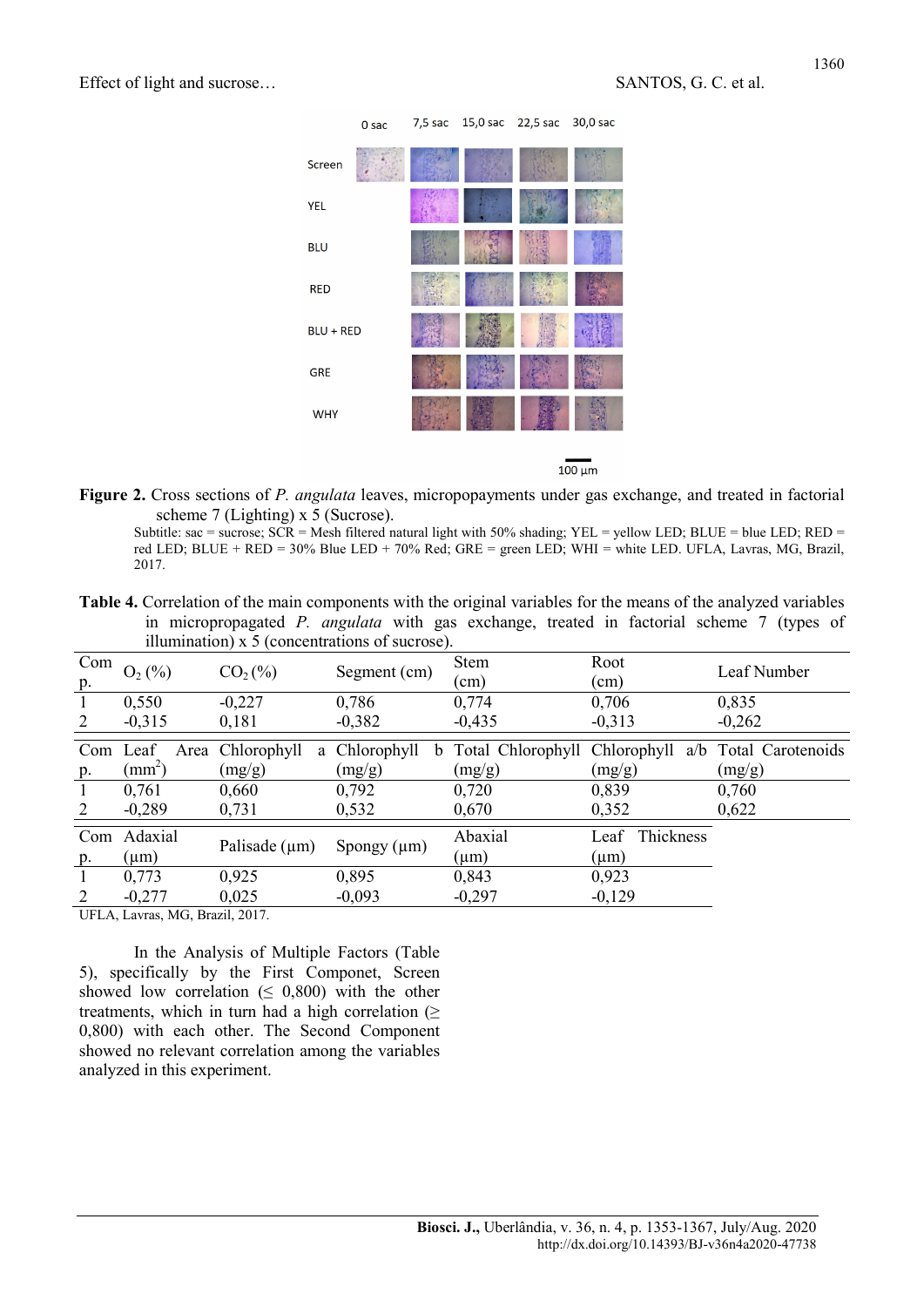Table 5. Inertial values computed in the first three axes for each group of observations in P. angulata micropropagated with gas exchange, treated in factorial scheme 7 (types of illumination) x 5 (concentrations of sucrose).

| Components                |                           | <b>Lighting Groups</b> |       |       |        |       |        |  |  |  |  |  |
|---------------------------|---------------------------|------------------------|-------|-------|--------|-------|--------|--|--|--|--|--|
|                           | Blue                      | $Blue + Red$           | Green | Red   | Screen | White | Yellow |  |  |  |  |  |
|                           | 0.913                     | 0.927                  | 0,948 | 0,962 | 0.660  | 0,894 | 0,966  |  |  |  |  |  |
| ◠<br>∸                    | 0,209                     | 0,119                  | 0.098 | 0,099 | 0.891  | 0,092 | 0,170  |  |  |  |  |  |
| <b>TIME A</b><br>$\cdots$ | $\mathbf{1}$ $\mathbf{2}$ |                        |       |       |        |       |        |  |  |  |  |  |

UFLA, Lavras, MG, Brazil, 2017.

#### DISCUSSION

## Cotton Caps and content of  $O_2/CO_2$

The cotton caps were efficient in allowing gas exchange between the interior of the tubes and the external environment (Table 1, 2 and 3). The  $O_2$ and  $CO<sub>2</sub>$  contents in all treatments remained similar to that observed in the calibration,  $21.1\%$  O<sub>2</sub> and  $0.1\%$  CO<sub>2</sub> (Table 2 and 3). The drastic reduction of  $CO<sub>2</sub>$  is observed in heterotrophic micropropagation, with sealed tube (ERIG; SCHUCH, 2005). In addition, the high concentration of sucrose as a carbon source strongly inhibits photosynthesis, reducing  $O<sub>2</sub>$  concentration (ARIGITA: GONZÁLEZ; TAMÉS, 2002). As observed in the Multiple Factor Analysis (Table 4), there was no correlation between  $O_2$  and  $CO_2$ . This result is expected because the tubes allowed the normalization of these gases contents with the external environment (Table 1, 2 and 3). In addition, 28 of the 29 surviving treatments Figure 1) contained sucrose in the culture medium, which interferes with photosynthesis (COUTO et al., 2014). Because of these interferences in photosynthesis and gas exchange with the external environment, the  $CO<sub>2</sub>/0<sub>2</sub>$  ratio has not been thoroughly analyzed, despite its importance in photorespiration, biomass production and metabolites (VANCE; SPALDING, 2005). In addition, we did not observe any contamination with microorganisms through the cotton lids. Despite the great performance presented by the cotton caps, the system has not been tested on large scale.

#### Sucrose effect on Physalis angulata micropropagation

In 0 Sucrose treatments, the luminous intensity of the LEDs was not sufficient to stimulate photosynthesis to the point of promoting the development of the axillary buds of the nodal segments (Figure 1). Clearly, a totally photoautotrophic micropropagation (0 Sucrose) occurred only under natural light filtered by the mesh with 50% shading (treatment Screen). All other treatments containing sucrose developed seedlings, even if small in some cases (Figure 1). The analysis of multiple factors clearly showed this performance difference (inertia 0.660 by compomponet 1) between the Screen treatment and the LED treatments (Table 5). If no LED light quality was able to develop seedlings under 0 Sucrose, the problem was luminous quantity, ie photon flux rate. The low photon flux rate of the lamps used in the growth chamber is a challenge known to researchers in the area (KOZAI; NGUYEN, 2003). The electric energy expenditure is a great obstacle to try to increase the quantity or power of the lamps (ERIG; SCHUCH, 2005).

The presence of sucrose promoted the best performance of photopigments at a concentration of 15 mg / L, treatment 15 Sucrose (Table 2). McCarthy et al. (2016) also found higher chlorophyll production in Arabidopsis micropropagated at this sucrose concentration, while higher concentrations inhibited photosynthesis.

From the leaf anatomical point of view, sucrose decreased the leaf thickness, probably due to the reduction of the palisade and spongy parenchyma (Table 2). The effect of sucrose is very important for the correct development of plant cells and tissues (MUKHERJEE et al., 2019). It was observed that the 0 Sucrose treatment had a greater thickness of palisade parenchyma, spongy and foliar thickness in relation to the other treatments (Table 2). Comparing the effect of sucrose concentrations within the screen treatment, it was observed that 0 (zero) sucrose presented a greater thickness of palisade and spongy parenchyma than the treatment (30) sucrose (Table 3). This result indicates that excess sucrose in the culture medium can inhibit the formation of the major tissues responsible for photosynthesis (CHANDRA et al., 2010; SALDANHA et al., 2012). This is one of the reasons why there is a decrease in the photosynthetic assimilation of  $CO<sub>2</sub>$  in the presence of sucrose in the culture medium (COUTO et al., 2014). These results also indicate that stress is present during the formation of seedlings due to excess sucrose (TOGNETTI, 2013; BADR; ANGERS; DESJARDINS., 2011).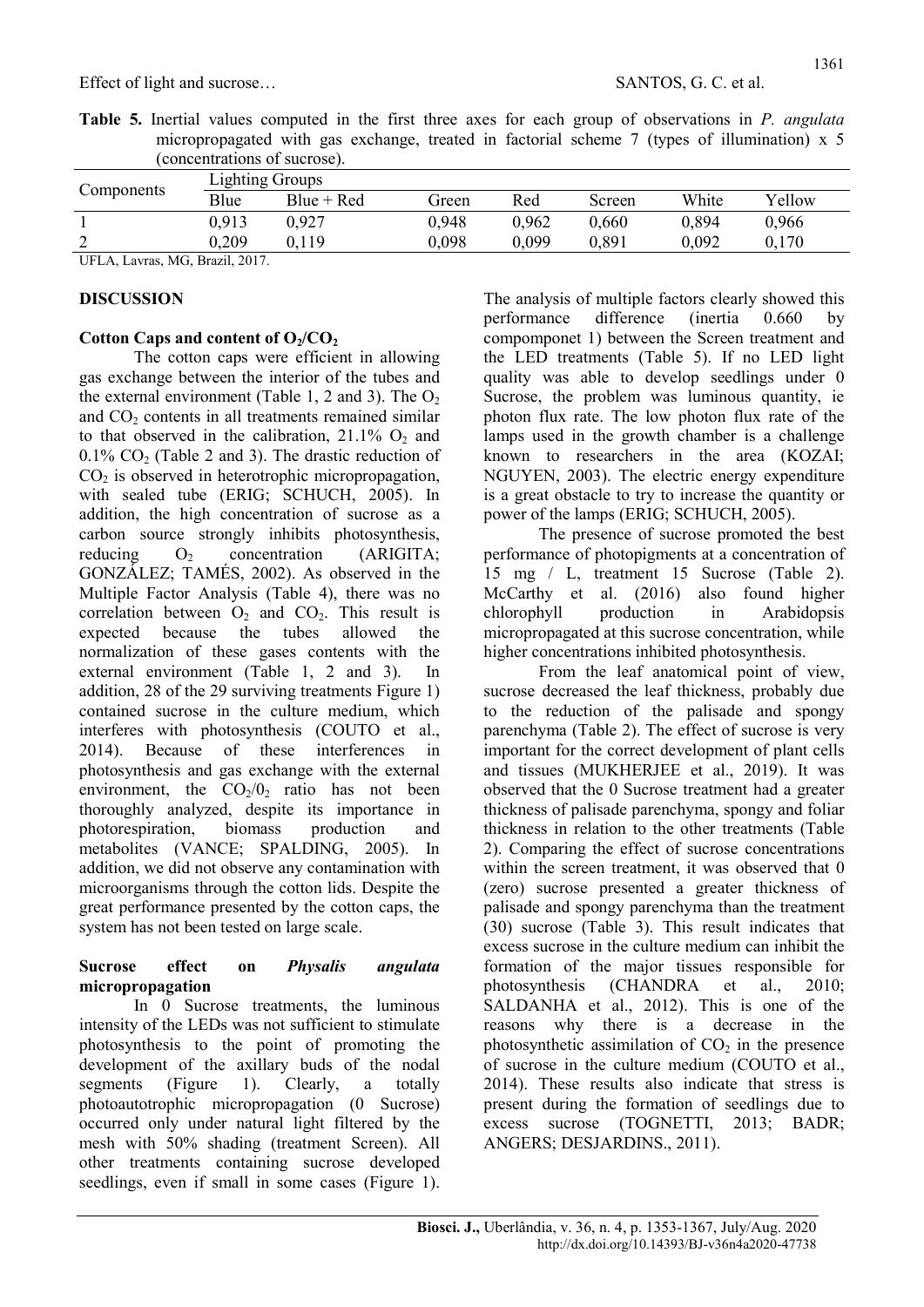### Lighting effect on Physalis angulata micropropagation

Comparing the effect of illumination on seedling development, Red and Screen promoted higher segment growth (Table 3). Screen also promoted greater rooting, along with Red, Green and White (Table 3). The higher rooting even under natural light, Screen treatment, corroborates the results of Nunes et al. (2018) that observed that Physalis is photoblastic positive. The higher rooting under Red and Green Light corroborates the theory that the absence of blue light improves rooting. Kurilčik et al. (2008) also observed that blue light inhibited root formation. Blue light is currently known to inhibit root development of Arabdopsis thaliana which is mediated by different classes of flavin-based photoreceptors (CHRISTIE et al., 2015). Blue light has been observed to increase the production of reactive oxygen species (ROS) in the root meristem (YOKAWA et al., 2013) and it is known that ROS is involved in the control of cell division (LIVANOS et al., 2012). Height growth without the support of other beneficial traits may mean that seedlings are under stress by shading (NOZUE et al., 2015). But no treatment had features that indicated shadow avoidance syndrome.

Greater Number of Leaves and Leaf Area were observed in the Blue, Blue  $+$  Red, Screen and White treatments (Table 3). De Sousa, et al. (2019) didn't observe differences in the effect of different lightings on leaf number and size of P. angulata micropropagated under different LEDs. This difference in outcome is clearly due to the fact that these authors (DE SOUZA et al., 2019) performed only photomixotrophic micropropagation, whereas in our experiment there was gas exchange and a sucrose content gradient.

The Screen Treatment promoted the best photosynthetic pigment production (Table 3). The greater content of photopigments mean greater efficiency in light energy capitation, defense against stress and prevention against stress (HANNOUFA; HOSSAIN, 2012).

The lighting effect is very important for the correct development of plant cells and tissues (MUKHERJEE et al., 2019). In all surviving seedling treatments of this work (Figure 2), there were one layer of adaxial epidermis, one layer of palisade parenchyma perpendicular to the epidermis, three to four layers of spongy parenchyma with irregularly shaped cells, bicolateral bicuspid vascular bundles and one layer of abaxial epidermis. Therefore, these treatments provided tissue layers similar to that observed in field-grown Physalis (THEPSITHAR; THONGPUKDEE, 2013). Screen promoted the best development of the palisadic and spongy parenchyma (Table 3). Screen also promoted the greatest thickness of the adaxial epidermis, along with the Yellow LED treatment (Table 3). Therefore, Screen treatment presented the most similar results to field cultivated P. angulata (THEPSITHAR; THONGPUKDEE, 2013). These results are very important for the seedling acclimatization phase.

#### Correlation Analysis between the analyzed variables

In the analysis of main components (Table 4), there was a strong correlation between variables important for light capture and photosynthesis, being leaf number, chlorophyll a / b, palisade, spongy, abaxial and leaf thickness. Larger leaf number may be an indicator of higher photosynthetic capacity (LI et al., 2015) and better physiological state (VAARIO et al., 2011). The greater chlorophyll a / b ratio, in turn, indicates the greater efficiency of light absorption. Chlorophyll a is more efficient for photosynthesis, while chlorophyll b is more efficient for light uptake (STREIT et al., 2005). The decrease of the chlorophyll a / b ratio indicates that the seedling is undergoing shading and is investing in the antenna complex to try to increase the light capitation (LICHTHENHALER et al., 2007). In this experiment, the palisade variable always remained with a layer of cells (Figure 2), therefore, the increase of this tissue indicated an increase in the cell area. The increase of the cell area of the palisade parenchyma indicates better chloroplast rearrangement for better light uptake, avoiding overlap (OGUCHI; HIKOSAKA; HIROSE, 2003). In addition, cell enlargement may provide better contact and transport between cells (CANNY; HUANG, 2006). Similar to the palisade parenchyma, the number of cells in the spongy parenchyma did not change (Figure 2), so the differences in thickness of this tissue are due to the growth of cells or cell spaces. The increase of the cells of the spongy parenchyma may indicate a greater accumulation of salts and nutrients (SORIN et al., 2015). On the other hand, the increase in cell space in the spongy parenchyma indicates greater metabolic activity and gas exchange (TERASHIMA et al., 2011). The same can be said for leaf thickness. The increase in the thickness of the abaxial epidermis (Figure 2) indicates a greater development of trichomes, which in turn are directly involved in the process of gas exchange and temperature maintenance for photosynthesis and respiration (WANG et al., 2013).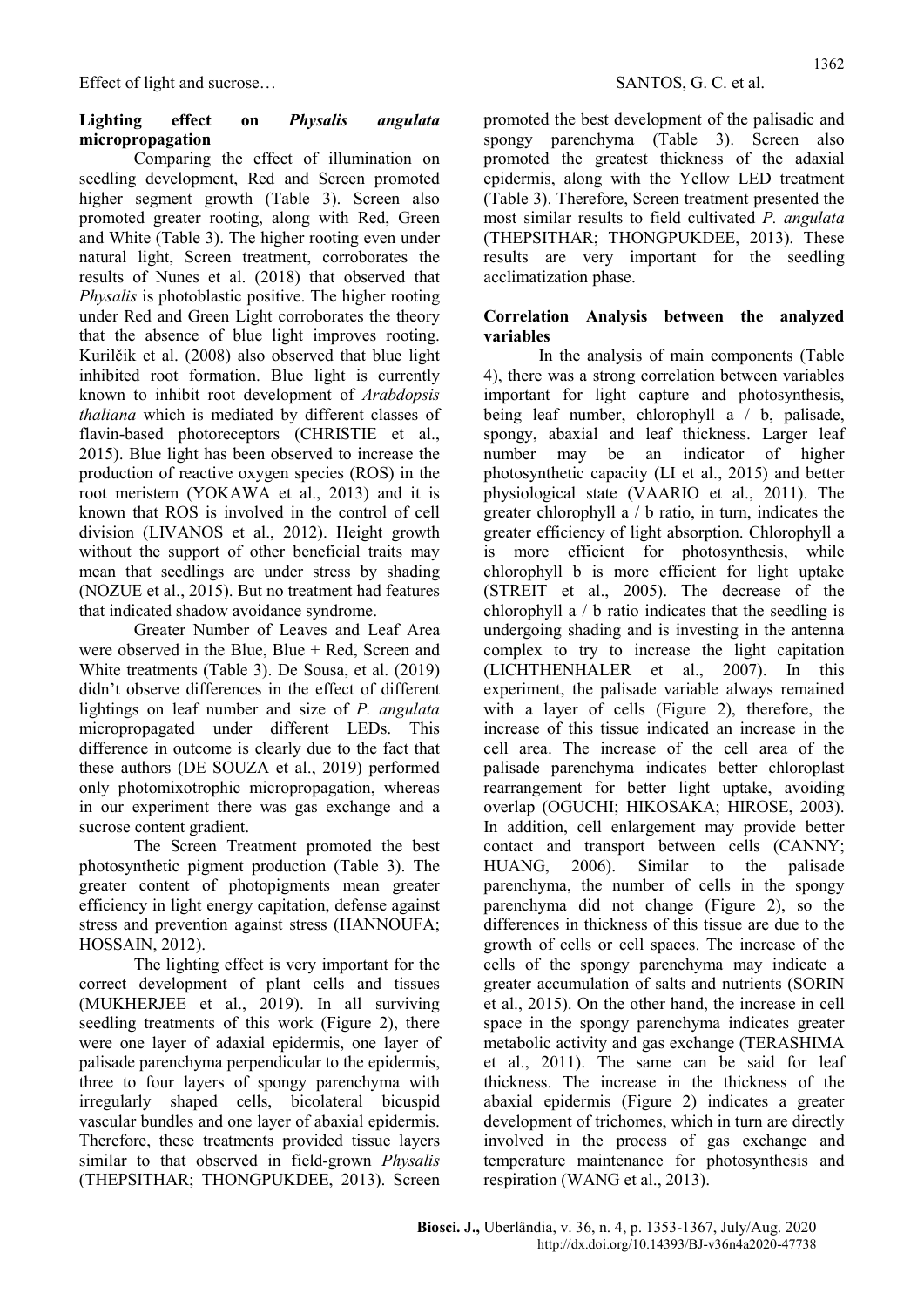Much remains to be studied for the genus Physalis to have its full biotechnological potential explored. But interest in this genus has grown in recent years because of its enormous pharmacological potential (AM; NIDALVANI, 2014; SHARMA et al, 2015). Because of this potential, the genus Physalis is emerging as a model plant for genetic and molecular biology studies (GARZÓN-MARTÍNEZ et al., 2012; ZHANG et al., 2014). We believe that this work will contribute to the biotechnological exploration of Physalis

angulata, through the knowledge of its in vitro ecological behavior under the studied conditions.

#### **CONCLUSIONS**

The treatment 0 Sucrose in combination with Screen promoted the photoautotrophic micropropagation of P. angulata.

The LED treatments didn't promote photoautotrophic micropropagation of P. angulata.

RESUMO: O interesse biotecnológico em Physalis aumentou nas últimas décadas, porém, ainda existem poucos trabalhos de micropropagação desse gênero. Objetivou-se avaliar sua micropropagação fotoautotrófica e fotomixotrófica com troca gasosa sob sete tipos de iluminação e cinco concentrações de sacarose. Foram utilizados LEDs amarelo, azul, branco, vermelho, verde, vermelho + azul e luz natural filtrada por malha. As concentrações de sacarose foram 0, 7,5, 15, 22,5 e 30 g.L<sup>-1</sup>. Características fitotécnicas, anatômicas e teor de fotopigmentos foram avaliados através de comprimento de segmento de caule e raíz, número de folhas, área foliar, teores de clorofilas a e b, carotenoides, epiderme adaxial, parênquimas paliçádico e esponjoso e epiderme abaxial. Os dados foram comparados por teste de média Scott-Knott e análise de componentes principais utilizando-se o software R. Comparando-se as variáveis dentro de tipos de iluminação, observou-se que apenas o tratamento screen, iluminação natural filtrada por malha, obteve avaliação máxima em todas as variáveis. Comparando-se os níveis de sucrose, observou-se que o tratamento 15 g.L<sup>-1</sup> sacarose obteve o maior número de médias com avaliação máxima. Concluiu-se que a luz natural filtrada por tela com 50% de sombreamento permitiu a micropropagação fotoautotrófica de P. angulata. Observou-se melhores resultados de desenvolvimento na micropropagação fotomixotrófica com 15 g.L-1 de sacarose.

PALAVRAS-CHAVE: Botânica aplicada. Anatomia ecológica. Pequenas frutas. Cultura de tecidos vegetais. Fotopigmentos.

#### **REFERENCES**

AM, M; NIDALVANI, R. B. Physalis angulate L.: an ethanopharmacological review. **Indo American journal** of pharmaceutical research, n.3, v.4,  $1479 - 1486$ , January,  $2014$ .

ARIGITA, L.; GONZÁLEZ, A.; TAMÉS, R. S. Influence of  $CO<sub>2</sub>$  and sucrose on photosynthesis and transpiration of Actinidia deliciosa explants cultured in vitro. Physiologia Plantarum, v.115, N. 1, p.166 -173, 2002. https://doi.org/10.1034/j.1399-3054.2002.1150119.x

BADR, A.; ANGERS, P.; DESJARDINS, Y. Metabolic profiling of photoautotrophic and photomixotrophic potato plantlets (Solanum tuberosum) provides new insights into acclimatization. **Plant Cell, Tissue and** Organ Culture, v. 107, n. 1, p. 13-24, 2011. https://doi.org/10.1007/s11240-011-9951-5

BERGIER, K.; KUZNIAK, E.; WIELANEK, M.; KROLICKA, A.; SKLODOWSKA, M. Antioxidant profiles and selected parameters of primary metabolism in Physalis ixocarpa hairy roots transformed by two Agrobacterium rhizogenes strains. Acta Biologica Cracoviensia Series Botanica, v. 54, n. 1, p. 24-33, 2012. https://doi.org/10.2478/v10182-012-0002-2

BIAN, Z. H.; YANG, Q. C.; LIU, W. K. Effects of light quality on the accumulation of phytochemicals in vegetables produced in controlled environments: a review. Journal of Science Food Agriculture, v. 95, n. 5, p. 869 - 877, 2014. https://doi.org/10.1002/jsfa.6789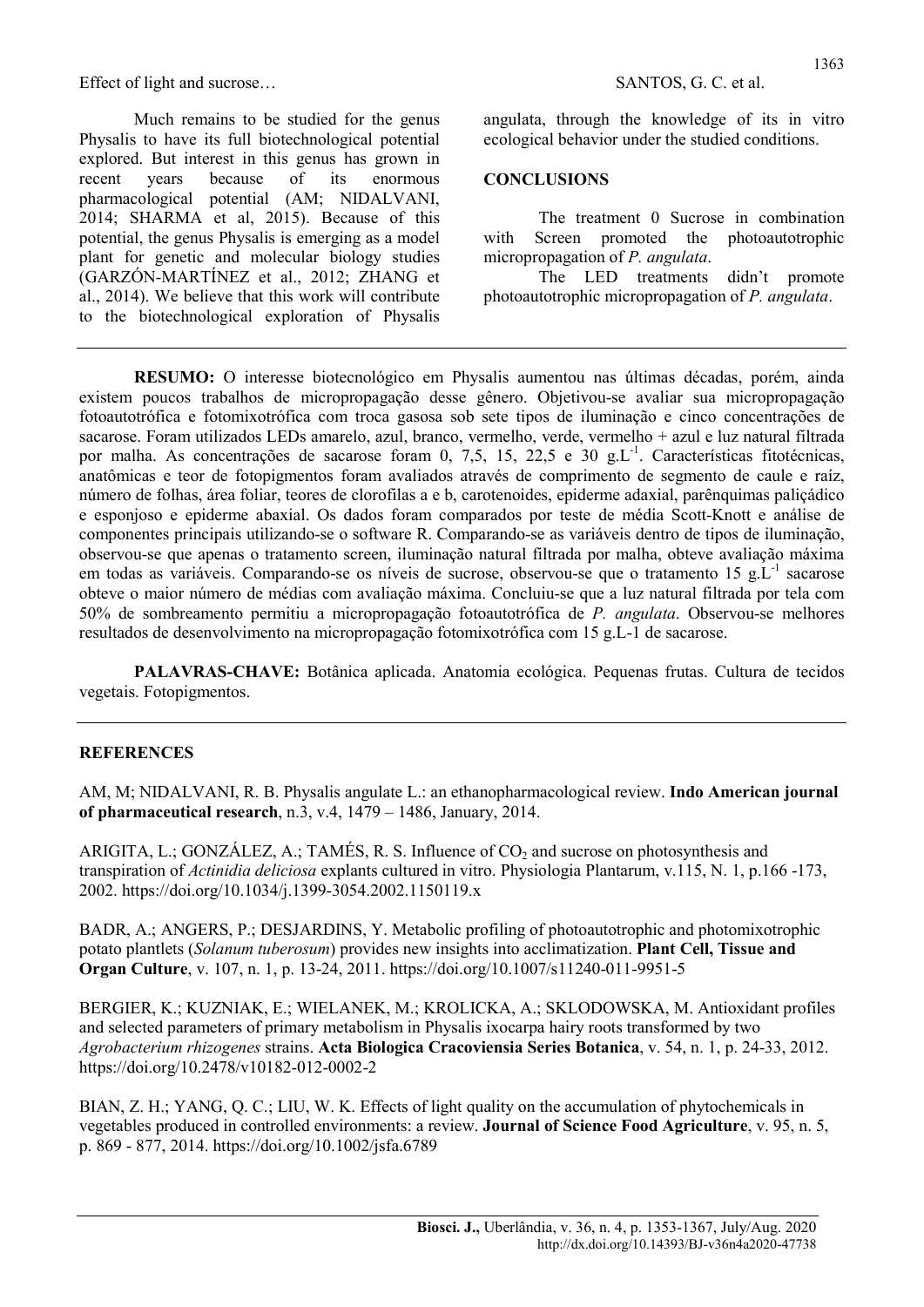CHANDRA, S.; BANDOPADHYAY, R.; KUMAR, V.; CHANDRA, R. Acclimatization of tissue cultured plantlets: from laboratory to land. Biotechnology Letters, v. 32, n. 9, p. 199-205, 2010. https://doi.org/10.1007/s10529-010-0290-0

CHRISTIE, J. M. Plant Flavoprotein Photoreceptors, Plant and Cell Physiology, n. 3, v. 56, pp. 401 - 413, January, 2015. https://doi.org/10.1093/pcp/pcu196

COUTO, T. R.; SILVA, J. R.; NETTO, A. T.; CARVALHO, V. S.; CAMPOSTRINI, E. Photosynthetic efficiency and genotypes growth of pineapple cultivated in vitro in different qualities of light, growing jar types and concentration of sucrose. Revista Brasileira de Fruticultura, v. 36, n. 2, p. 459-466, 2014. https://doi.org/10.1590/0100-2945-167/13

DE SOUZA, H. C.; FILHO, L. C. K.; DE BRITO, M. F.; DE ALMEIDA, A C. B. A. M. H.; DONADON, M. L. B.; PIETRO, R. C. L. R.; JANUARIO, A. H.; SILVA, F. G. Effect of light quality on rutin production and growth of 'Physalis angulata' (Linn.) seedlings cultured in 'vitro'. Australian Journal of Crop Science, v. 13, n. 2, 251-257, 2019.

ERIG, A. C.; SCHUCH, M. W. Photoautotrophic micropropagation and use of the natural light. Ciência Rural, v. 35, n. 4, p. 961-965, 2005. https://doi.org/10.1590/S0103-84782005000400039

FERREIRA, E. B. et al. ExpDes.pt: Pacote Experimental Designs (brazilian portuguese). 2013. URL <https://cran.r-project.org/web/packages/ExpDes.pt /index.html>. R package version 1.1.2.

FUENTES, G.; TALAVERA, C.; OROPEZA, C.; DESJARDINS, Y.; SANTAMARIA, J. M. Exogenous sucrose can decrease in vitro photosynthesis but improve survival and growth of coconut (*Cocos nucifera* L.) in vitro plantlets. In Vitro Cellular and Developmental Biology, v. 41, n. 1, p. 69-76, 2005. https://doi.org/10.1079/IVP2004597

GARZÓN-MARTÍNEZ, G. A. et al. The Physalis peruviana leaf transcriptome: assembly, annotation and gene model prediction. BMC Genomics, n. 151, v. 13, n.p., April, 2012. https://doi.org/10.1186/1471-2164-13-151

GEORGIEV, M. I.; EIBL, R.; ZHONG, J. J. Hosting the plant cells in vitro: recent trends in bioreactors. Applied Microbiology and Biotechnology, v. 97, n. 9, p. 3787- 3800, 2013. https://doi.org/10.1007/s00253- 013-4817-x

HANNOUFA, A; HOSSAIN, Z. Regulation of carotenoid accumulation in plants. Biocatalysis and Agricultural Biotechnology, n. 1, v.1, pp. 198 – 202, March, 2012. https://doi.org/10.1016/j.bcab.2012.03.004

HOANG, N. N.; KITAYA, Y.; MORISHITA, T.; ENDO, R.; SHIBUYA, T. A comparative study on growth and morphology of wasabi plantlets under the influence of the micro-environment in shoot and root zones during photoautotrophic and photomixotrophic micropropagation. Plant Cell, Tissue and Organ Culture, v. 130, n. 2, p. 255-263, 2017. https://doi.org/10.1007/s11240-017-1219-2

HUCHÉ-THÉLIER, L.; CRESPEL, L.; LEGOURRIEREC, J.; MOREL, P.; SAKR, S.; LEDUC, N. Light signaling and plant responses to blue and UV radiations - Perspectives for applications in horticulture. Environmental and Experimental Botany, v. 121, n. 1, p. 22-38, 2016. https://doi.org/10.1016/j.envexpbot.2015.06.009

KHAN, W.; BAKHT, J. Development of efficient and optimized protocol for rapid micropropagation of Physalis ixocarpa, a medicinal herb. Pakistan Journal of Weed Science Research, v. 21, n. 3, p. 381-391, 2015.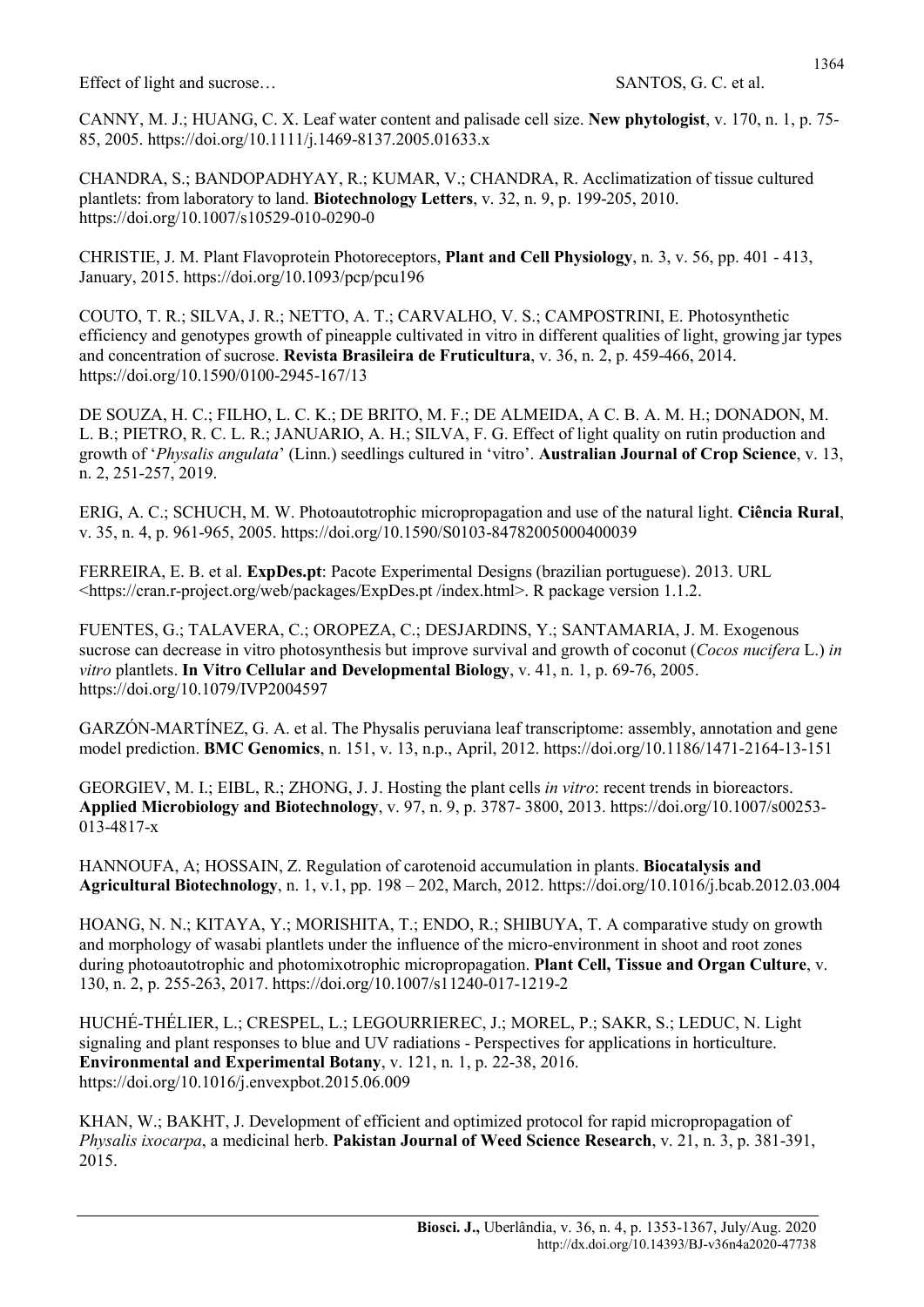KOZAI, T. Photoautotrophic micropropagation. In Vitro Cellular and Developmental Biology, v. 27, n. 2, p. 47-51, 1991. https://doi.org/10.1007/BF02632127

KOZAI, T.; KUBOTA, C.; JEONG, B. R. Environmental control for the large-scale production of plants through in vitro techniques. Plant Cell, Tissue and Organ Culture,  $v$  51, n. 1, p. 49–56, 1997. https://doi.org/10.1023/A:1005809518371

KOZAI, T.; KUBOTA, C. Developing a photoautotrophic micropropagation system for woody plants. Journal of Plant Research, v. 114, n. 4, p. 525–537, 2001. https://doi.org/10.1007/PL00014020

KOZAI, T.; NGUYEN, Q. T. Photoautotrophic micro-propagation of woody and tropical plants. In: JAIN, S. M.; ISHII, K. Micropropagation of woody trees and fruits. Dordrecht : Kluwer Academic, 2003. p.757-781. https://doi.org/10.1007/978-94-010-0125-0\_26

KURILČIK, A. et al. In vitro culture of Chrysanthemum plantlets using light-emitting diodes. Central European Journal of Biology, n. 2, v. 3, pp. 161 – 167, January, 2008. https://doi.org/10.2478/s11535-008- 0006-9

LI, D. et al. The genetic architecture of leaf number and its genetic relationship to flowering time in maize. Pakistan Journal of Weed Science Research, v. 210, n. 1, p. 256 – 268, November, 2015. https://doi.org/10.1111/nph.13765

LICHTHENHALER, H. K.; AC, A.; MAREK, M. V.; KALINA, J.; URBAN, O. Differences in pigments composition, photosynthetic rates and chlorophyll fluorescence images of sun and shade leaves of four tree species. Plant Physiology and Biochemistry, v. 45, n. 8, p. 577-588, 2007. https://doi.org/10.1016/j.plaphy.2007.04.006

LIVANOS, P. et al. Plant cell division: ROS homeostasis is required. **Plant signaling & behavior**, n. 7, v. 7, n.p., July, 2012. https://doi.org/10.4161/psb.20530

MACEDO, W. R.; ARAÚJO, D. K.; CASTRO, P. R. C. Unravelling the physiologic and metabolic action of thiamethoxam on rice plants. Pesticide Biochemistry and Physiology, v. 107, n. 2, p. 244 - 249, 2013. https://doi.org/10.1016/j.pestbp.2013.08.001

MARTINS, J. P. R.; VERDOODT, V.; PASQUAL, M.; DE PROFT, M. Impacts of photoautotrophic and photomixotrophic conditions on in vitro propagated Billbergia zebrina (Bromeliaceae). Plant Cell, Tissue and Organ Culture, v. 123, n. 1, p. 121-132, 2015. https://doi.org/10.1007/s11240-015-0820-5

McCARTHY, A.; CHUNG, M.; IVANOV, A. G.; KROL, M.; INMAN, M.; MAXWELL, D. P.; HUNER, N. P. A. An established Arabidopsis thaliana var. Landsberg erecta cell suspension culture accumulates chlorophyll and exhibits a stay-green phenotype in response to high external sucrose concentrations. Journal of Plant Physiology, v. 199, n. 1, p. 40-51, 2016. https://doi.org/10.1016/j.jplph.2016.05.008

MOREIRA, A. L.; SILVA, A. B.; SANTOS, A.; REIS, C. O.; LANDGRAF, P. R. C. Crescimento de Cattlea walkeriana em diferentes sistemas de micropropagação. Ciência Rural, v. 43, n. 10, p.1804-1810, 2013. https://doi.org/10.1590/S0103-84782013001000012

MUKHERJEE, S.; KUTT, N. N.; BERA, P.; MITRA, A. Impact of light and sucrose supplementation on cellular differentiation, metabolic shift and modulation of gene expression in hair roots of Daucus carota. Plant Cell, Tissue and Organ Culture, v. 136, n. 2, p. 33-397, 2019. https://doi.org/10.1007/s11240-018-1523-5

MURASHIGE, T.; SKOOG, F. A. A revised medium for rapid growth and bio assays with tobacco tissue cultures. Physiologia Plantarum, v. 15, n. 3, p. 473-497, 1962. https://doi.org/10.1111/j.1399- 3054.1962.tb08052.x

1365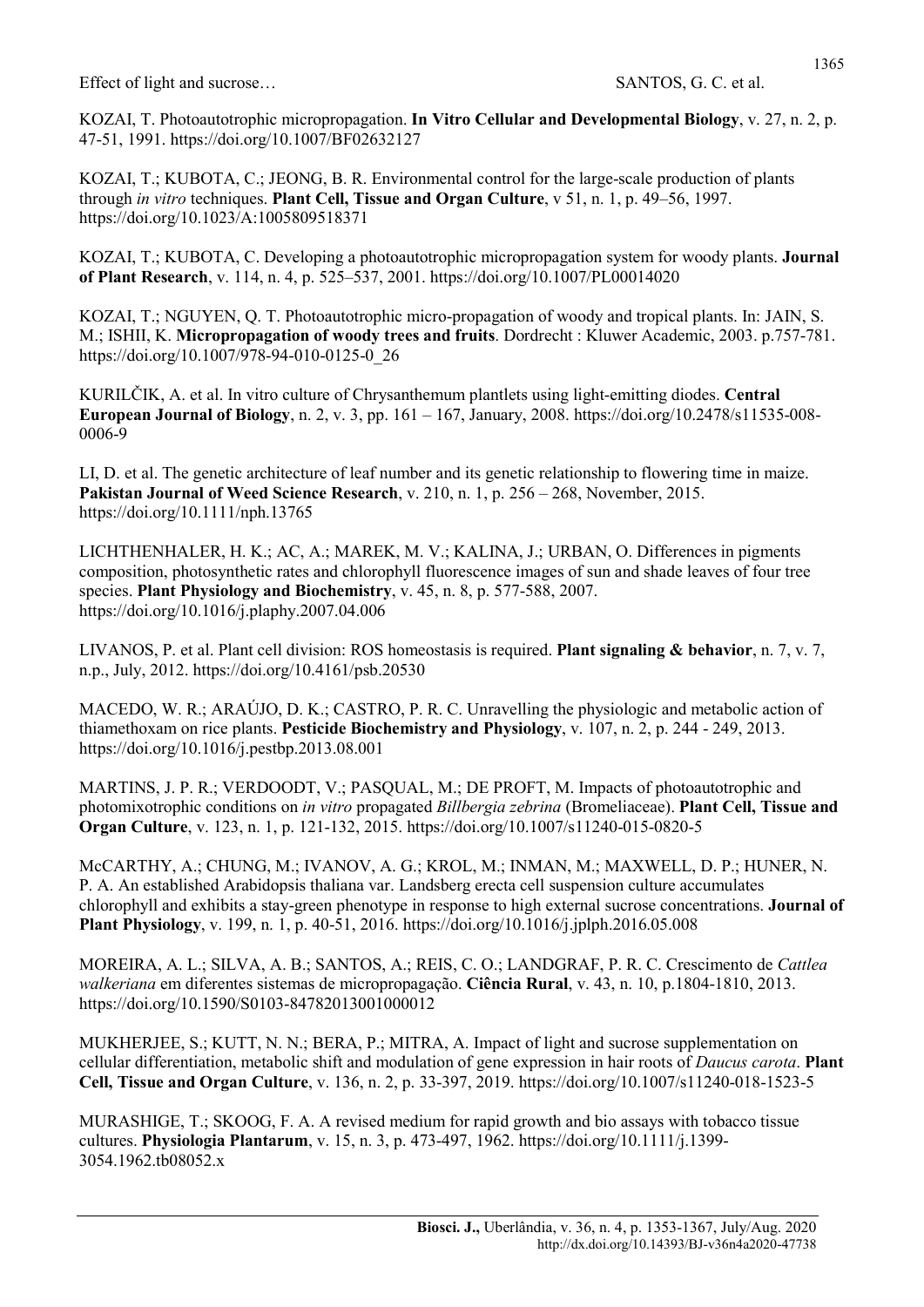NOZUE, K., TAT, A. V.; DEVISETTY, U. K.; ROBINSON, M.; MUMBACH, M. R.; ICHIHASHI, Y., LEKKALA, S.; MALOOF, J. N. Shade avoidance components and pathways in adult plants revealed by phenotypic profiling, PLOS Genetics, n. 4, v. 11, n.p., April, 2015. https://doi.org/10.1371/journal.pgen.1004953

NUNES, A. L.; SOSSMEIER, S.; GOTZ, A. P.; BISPO, N. B. Germination Ecophysiolog and Emergence of Physalis peruviana seedlings. Journal of Agricultural Science and Technology, v. 1, n. 1, 352-359, 2018.

OGUCHI, R; HIKOSAKA, K.; HIROSE, T. Does the photosynthetic light-acclimation need change in leaf anatomy? Plant, Cell & Environment, v. 26, n. 4, p. 505-512, 2003. https://doi.org/10.1046/j.1365- 3040.2003.00981.x

OSSANI, P. C.; CIRILLO, M. A.; MVar.pt: Analise multivariada (brazilian portuguese). 2017. URL <https://cran.r-project.org/web/packages/MVar.pt/index.html>. R package version 1.9.8.

PUENTE, L. A.; PINTO-MUÑOZ, C. A.; CASTRO, E. S.; CORTÉS, M. *Physalis peruviana* Linnaeus, the multiple properties of a highly functional fruit: A review. Food Research International, v. 44, n. 7, p. 1733- 1740, 2011. https://doi.org/10.1016/j.foodres.2010.09.034

R CORE TEAM 2017. R: A Language and Environment for Statistical Computing. R Foundation for Statistical Computing, Vienna, Austria. URL http://www.R-project.org.

ROCHA, H. S.; SILVA, C. R. R.; ARAÚJO, A. G.; SILVA, A. B. In vitro propagation of banana ´Prata Anã´: Light intensities and sucrose concentrations during multiplication and rooting phases. Plant Cell Culture **Micropropagation,** v. 3, n. 1, p.  $10 - 16$ , 2007.

SALDANHA, C. W.; OTONI, C. G.; AZEVEDO, J. L. F.; DIAS, L. L. C. A low-cost alternative membrane system that promotes growth in nodal cultures of Brazilian ginseng [*Pfaffia glomerata* (Spreng.) Pedersen]. Plant Cell, Tissue and Organ Culture, v. 110, n. 3, p. 413-422, 2012. https://doi.org/10.1007/s11240-012- 0162-5

SHARMA, N. et al. A pharmacological comprehensive review on 'rassbhary' Physalis angulate (L.). Internacional journal of pharmacy and pharmaceutical sciences, n. 8, v. 7, pp.  $30 - 34$ , June,  $2015$ .

SILVA, A. B.; PASQUAL, M.; TEIXEIRA, J. B.; ARAÚJO, A. G. Micropropagation methods of pineapple. Pesquisa Agropecuária Brasileira, v. 42, n. 9, p. 1257 – 1260, 2007. https://doi.org/10.1590/S0100- 204X2007000900006

SILVA, A. B.; PASQUAL, M.; CASTRO, E. M.; RAMOS, J. D.; BRAGA, F. T.; ARAUJO, A. G. Natural light, sucrose and growth regulators on leaf anatomy and in vitro growth of micropropagated pineapple. Plant Cell Culture Micropropagation, v. 8, n. 1, p.  $1 - 9$ , 2012.

SILVA, J. A. T. The effect of ethylene inhibitors (AgNO3, AVG), an ethylene-liberating compound (CEPA) and aeration on the formation of protocorm-like bodies of hybrid Cymbidium (Orchidaceae). Frontiers in Biology, v. 8, n. 6, p. 606-610, 2013. https://doi.org/10.1007/s11515-013-1283-x

SILVA, D. F.; PIO, R.; SOARES, J. D. R.; NOGUEIRA, P. V.; PECHE, P. M.; VILLA, F. The production of Physalis spp. seedlings grown under different colored shade nets. Acta Scientiarum, v. 38, n. 2, p. 257-263, 2016. https://doi.org/10.4025/actasciagron.v38i2.27893

SORIN, C.; MUSSE, M.; MARIETTE, F.; BOUCHEREAU, A. LEPORT, L. Assessment of nutrient remobilization through structural changes of palisade and spongy parenchyma in oilseed rape leaves during senescence. Planta, v. 241, n. 2, p. 333-346, 2015. https://doi.org/10.1007/s00425-014-2182-3